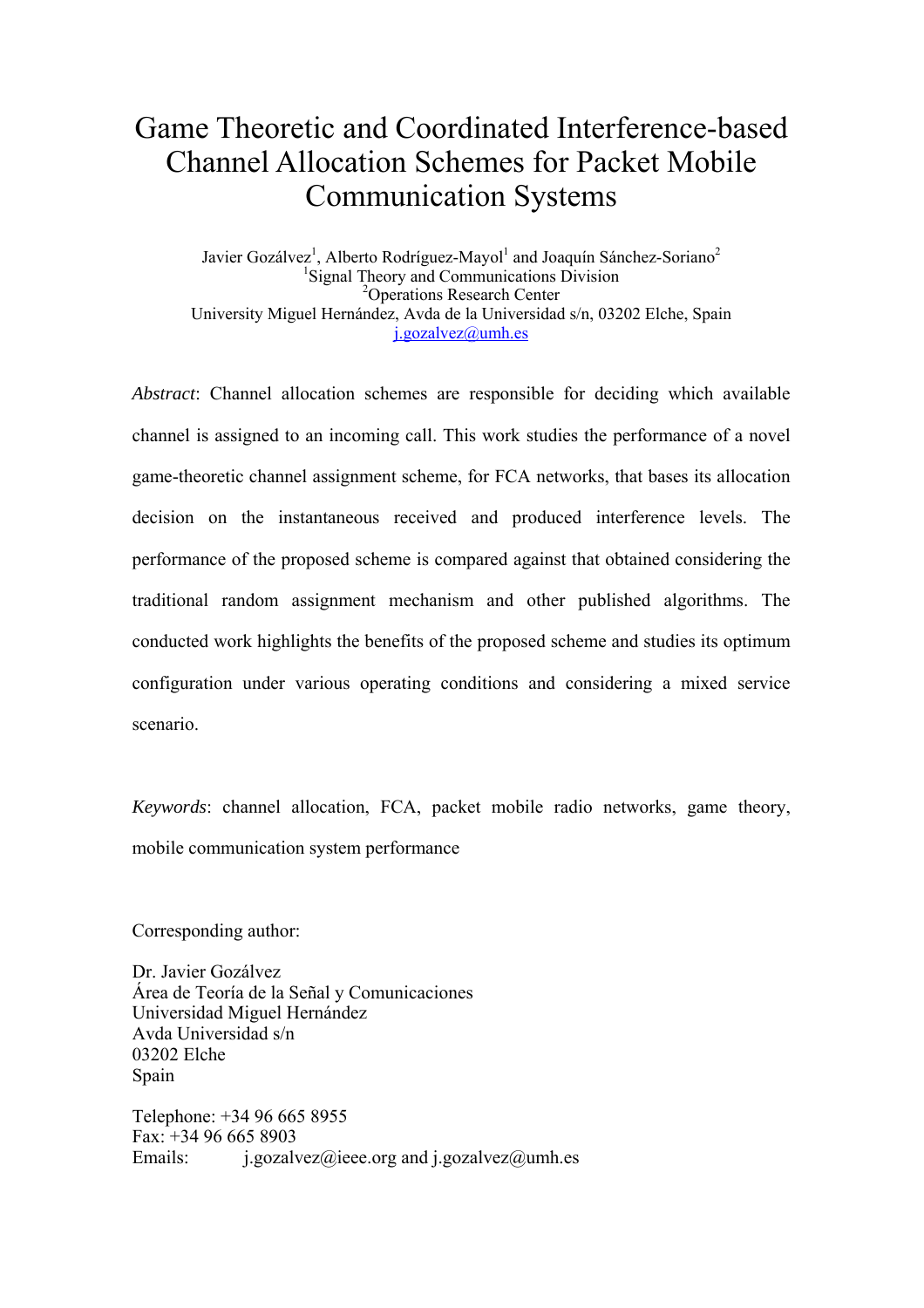## Game Theoretic and Coordinated Interference-based Channel Allocation Schemes for Packet Mobile Communication Systems

*Abstract*: Channel allocation schemes are responsible for deciding which available channel is assigned to an incoming call. This work studies the performance of a novel game-theoretic channel assignment scheme, for FCA networks, that bases its allocation decision on the instantaneous received and produced interference levels. The performance of the proposed scheme is compared against that obtained considering the traditional random assignment mechanism and other published algorithms. The conducted work highlights the benefits of the proposed scheme and studies its optimum configuration under various operating conditions and considering a mixed service scenario.

*Keywords*: channel allocation, FCA, packet mobile radio networks, game theory, mobile communication system performance

### I- INTRODUCTION

The steady increase in demand for traditional voice services, the increasingly important user requirements and expectations in terms of Quality of Service (QoS), and the introduction of new bandwidth-demanding multimedia services is creating new challenges to mobile operators that need to develop and implement appropriate Radio Resource Management (RRM) techniques to ensure an efficient use of the scarce available radio resources.

The channel assignment policy is a crucial RRM technique on which the capacity of mobile communication systems depends. Channel allocation algorithms are in charge of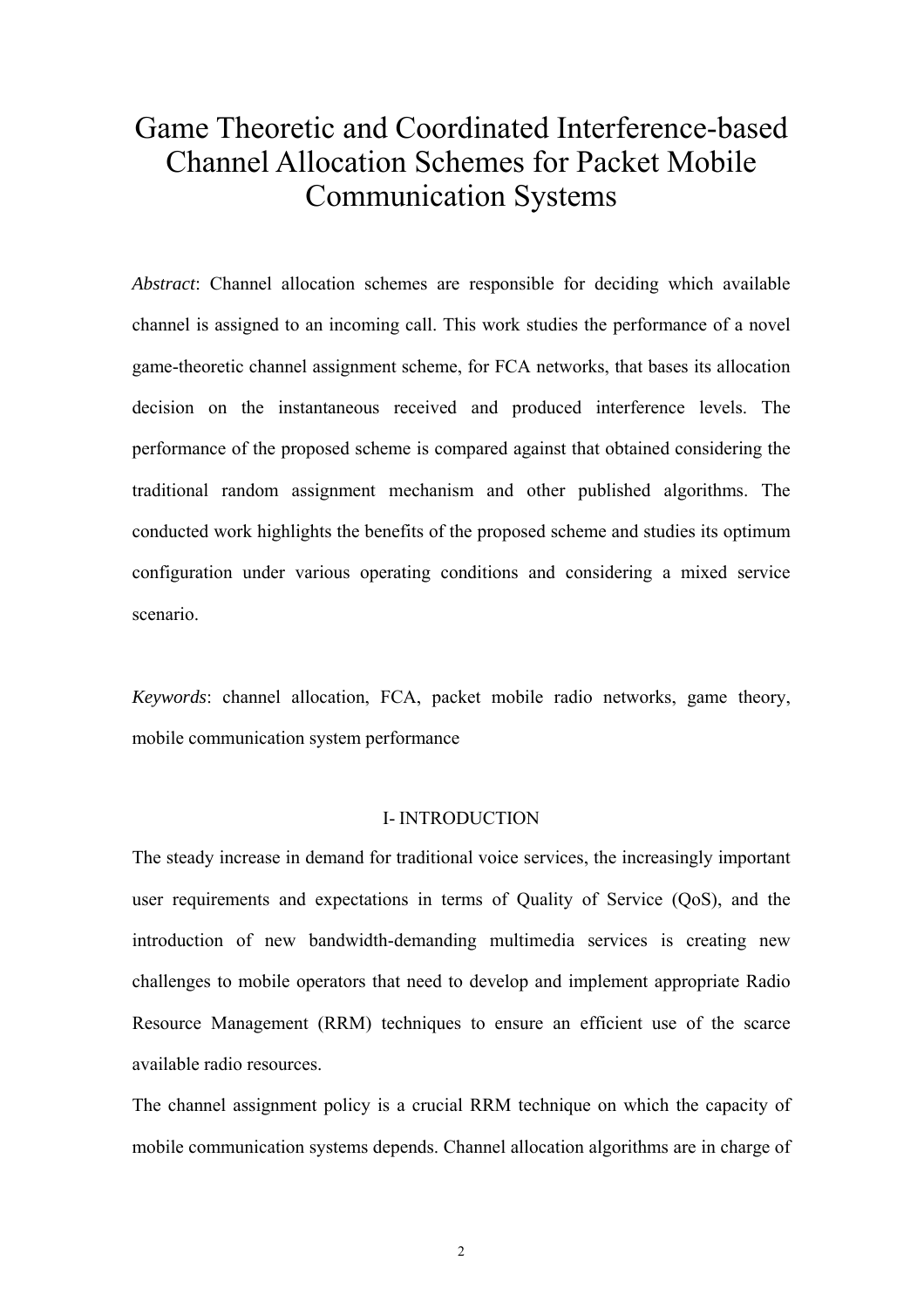allocating, managing and distributing the available channels among users and services according to some QoS or system constraints. Two main channel assignment categories can be defined: Fixed Channel Allocation (FCA) and Dynamic Channel Allocation (DCA) [1]. Current cellular systems use FCA where the available channels are divided into as many disjoint sets as there are cells in a particular cluster and each set of channels is permanently assigned to a cell. To overcome the inefficiency of FCA schemes under high spatial traffic variations, DCA schemes do not permanently allocate channels to a cell but assign them dynamically, as new calls arrive in the system, based on a predefined cost function. DCA algorithms can be identified as Traffic Adaptation (TA) DCA schemes or Interference Adaptation (IA) DCA schemes. While TA-DCA mechanisms adapt to traffic distribution fluctuations in order to cope with 'hot-spot' situations, IA-DCA algorithms use real-time interference measurements to assign an incoming call the most suitable available channel [2]. It is considered that IA-DCA schemes can achieve higher system performance than TA-DCA mechanisms [3]. Despite the acclaimed superior performance of DCA over FCA [1], the implementation of DCA in cellular systems has not been considered yet due to its computational cost and implementation difficulties. As a result, this work is concerned with the optimisation of FCA schemes through the design of novel channel allocation algorithms.

Game theory is a collection of mathematical models formulated to study situations of conflict and cooperation. It is concerned with finding the best actions for individual decision makers in these situations, and with recognizing stable outcomes. Since the objective of RRM techniques is to manage the scarce radio resources among a set of competing users, in a scenario where the actions of a particular user might affect the reminder users, radio resource management is a clear example of a potential application field for game theory [4]. This potential was first recognised by Goodman in [5] where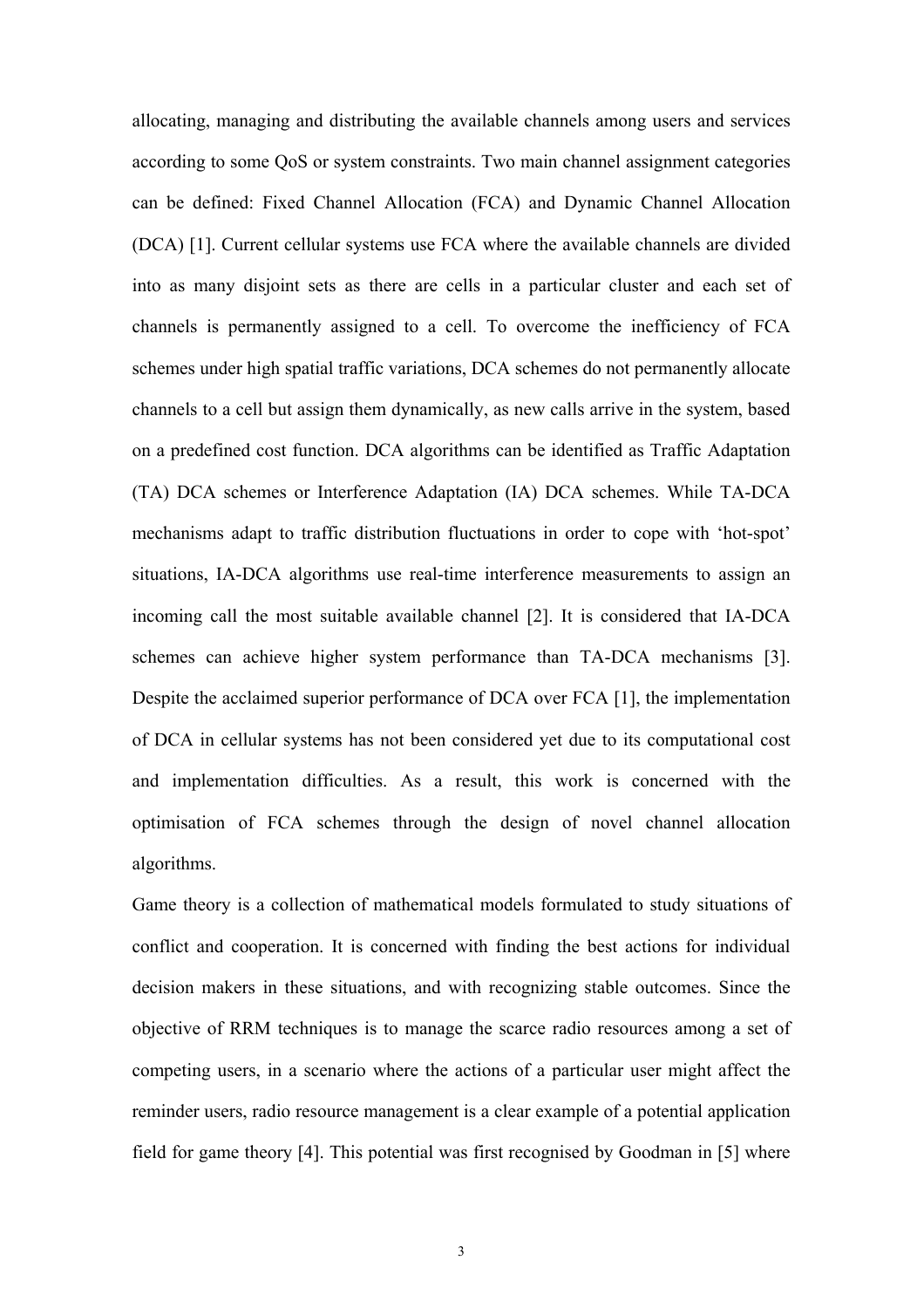game theory was applied to improve the operation of power control algorithms in wireless communication systems. As shown by Wong et al. [6], the channel allocation dilemma is another promising field for the application of game theory. While Wong proposed a game theoretic formulation of the distributed dynamic channel allocation problem, this research applies game theory to define suitable channel allocation algorithms in FCA scenarios.

Current FCA cellular systems traditionally assign an incoming call a randomly selected available channel. This random assignment simplifies the allocation problem and ensures that all channels, and therefore RF equipment, are uniformly used over time. However, it is not able to cope with the specific and distinctive QoS needs of new wireless multimedia applications [7] and results in a non-optimal system performance [8]. To improve such performance, the work reported in [8] evaluated a set of allocation mechanisms that assign incoming calls the available channel that experienced the best channel quality conditions during previous transmissions. These algorithms were shown to outperform the random one due to an implicit coordination among co-channel interfering cells during the channel allocation process. Such coordination resulted in lower interference levels since interfering cells avoided transmitting using the same channels. Based on these observations, this paper proposes and evaluates a set of gametheoretic channel assignment schemes designed to explicitly increase the coordination among co-channel interfering cells by basing their allocation decision on the interference that is experienced on each one of the available channels at the time of the allocation.

### II- COORDINATED CHANNELASSIGNMENT SCHEMES

The proposed schemes follow the philosophy of IA-DCA schemes such as those presented in [9] and [10] but with important differences, apart from the fact that this

4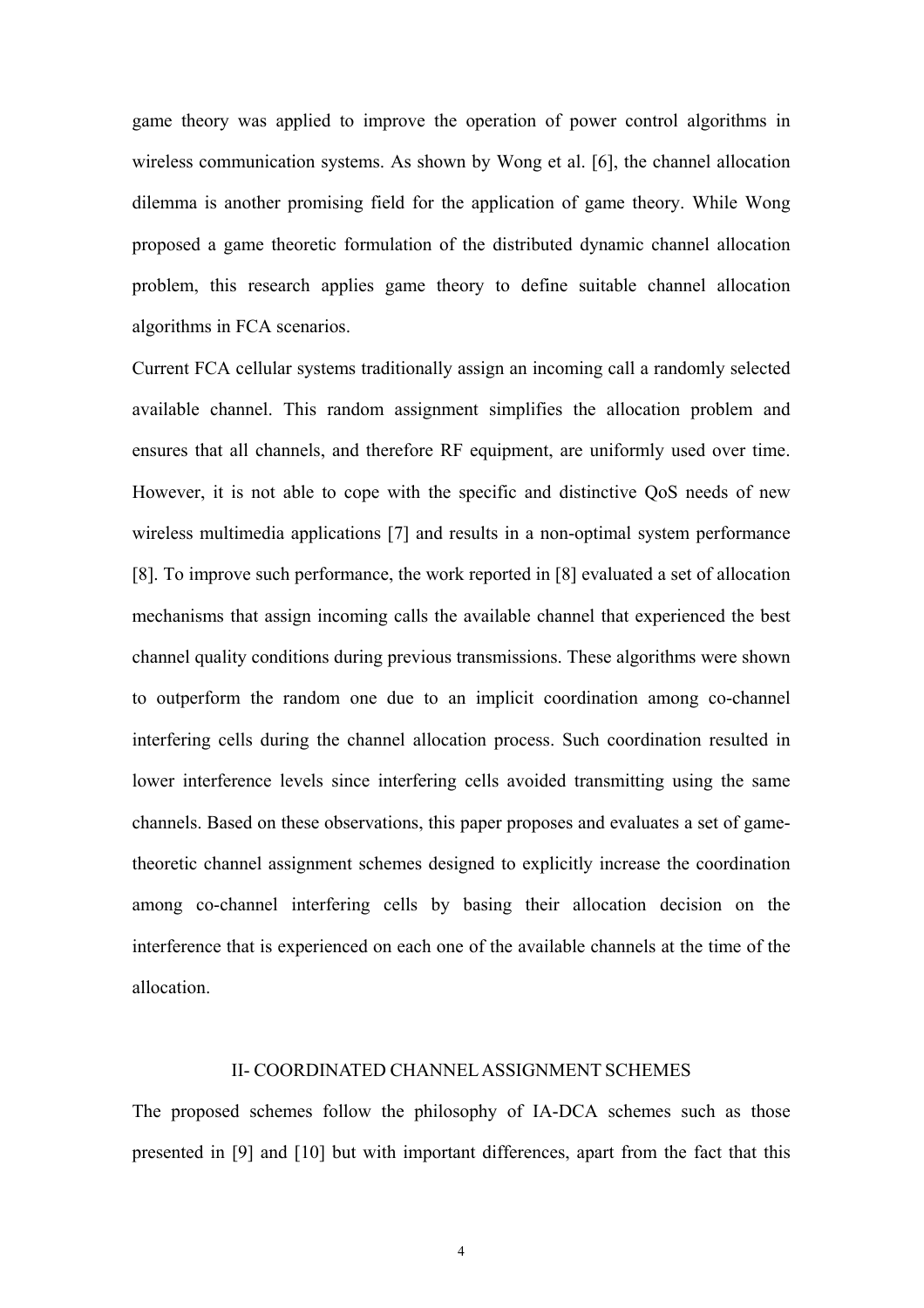work focuses on FCA schemes. The algorithm described in [10] predicts the experienced interference level on each channel based on signal level measurements of the serving cell and the neighbouring cells. Although this procedure seeks to ease the implementation cost of interference-based channel assignment schemes, this work directly estimates the interference by exchanging channel occupation information among co-channel interfering BSs (Base Stations). This assumption is realistic and can be justified as follows. First of all, it is important to note that the availability of sufficient bandwidth on the core network to transfer all the signalling information is not a problem compared to the radio access network. The operation of the proposed algorithms could be unmanageable if an important number of co-channel interfering BSs required to exchange channel occupancy information. However, this work will show that this is not actually the case since only information from a reduced set of neighbouring cells is required. The potential implementation cost is further reduced if we consider that in current cellular systems the channel assignment decisions are controlled by the BSC (Base Station Controller) and that a single BSC can handle the communications of a considerable number of BSs. As a result, the BSC that controls a set of neighbouring cells directly knows their channel occupancy situation and our proposed solutions can be implemented at the BSC without incurring in an additional relevant implementation cost.

Some interference-based allocation algorithms, e.g. the one proposed in [10], claim that to maximize the performance, the allocation scheme should solely consider the interference received. On the other hand, this work will demonstrate that, under certain operating conditions, the system performance is improved by not only considering the interference received if a given channel is allocated to an incoming call but also the interference produced to other users by this channel assignment.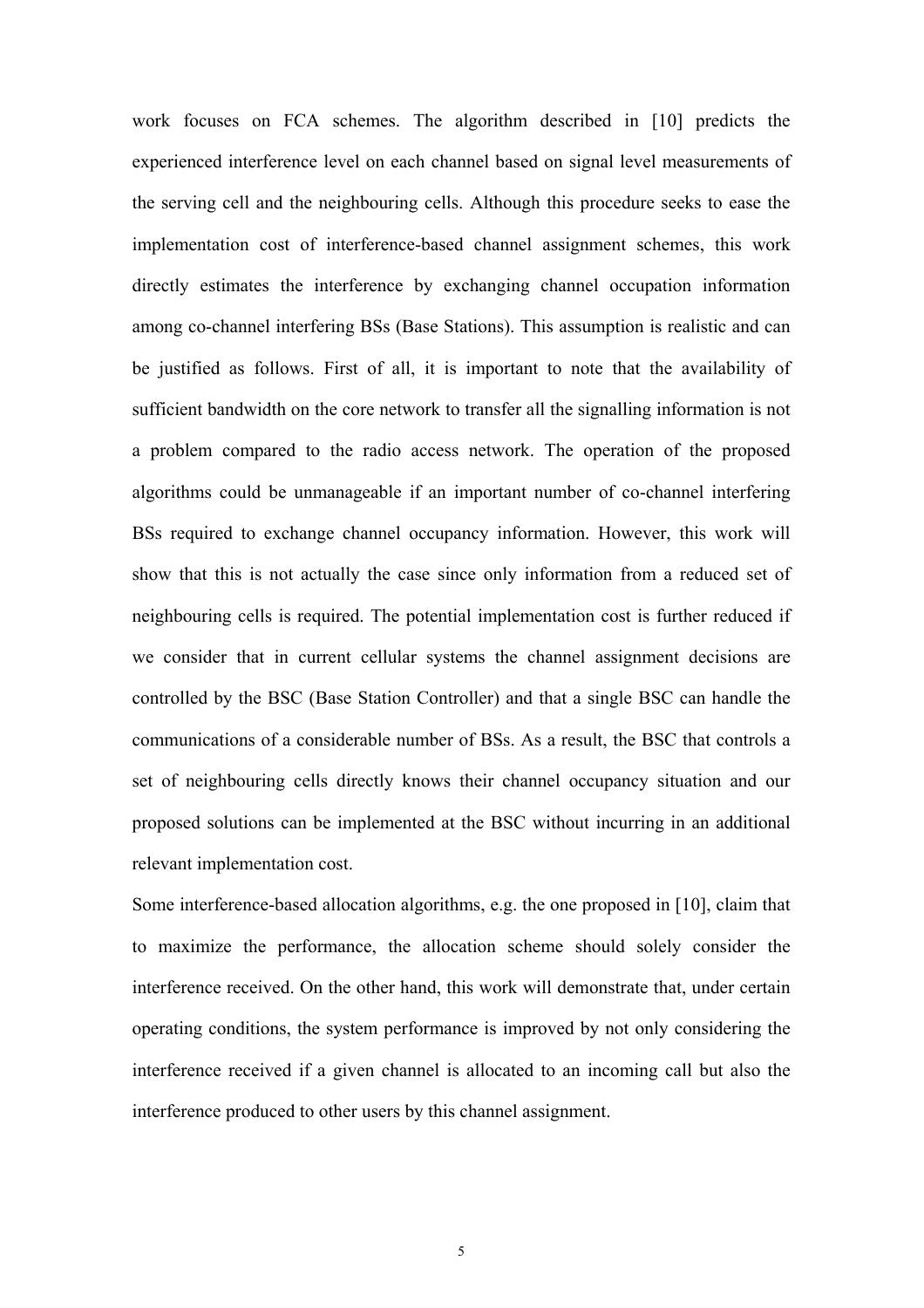Taking into account the nature of the posed channel allocation dilemma, the following sections formulate the proposed scheme from a game-theoretical perspective to demonstrate it corresponds to a quasi-optimal solution.

#### *A- Theoretical framework*

The problem of channel allocation in wireless systems can be analyzed from a game theoretical point of view by defining a suitable set of games. Let's define a scenario as a possible succession of calls generated in a system. Since the traffic and user loads in a system are not constant, different scenarios can be defined, with S denoting the set of all possible scenarios. In order to illustrate what a scenario is, we consider a simple system with only two BSs, called A and B. If we denote by begin-, end- or reject-call when a call begins, ends or it is rejected in the system, a possible scenario is the following succession of events: begin-call 1 in A, begin call 2 in A, begin-call 3 in B, reject-call 4 in A, end-call 2, end-call 1, begin-call 5 in A, end-call 3 and so on. If only two channels are available per cell then the following decision tree can be constructed:



Figure 1. Tree representation of a scenario

In each node the name of the BS which has to make the channel allocation decision appears. The number of branches arising from each node depends on the number of available channels in it. So at  $t = 1$  the BS A has two available channels, but at  $t = 2$  the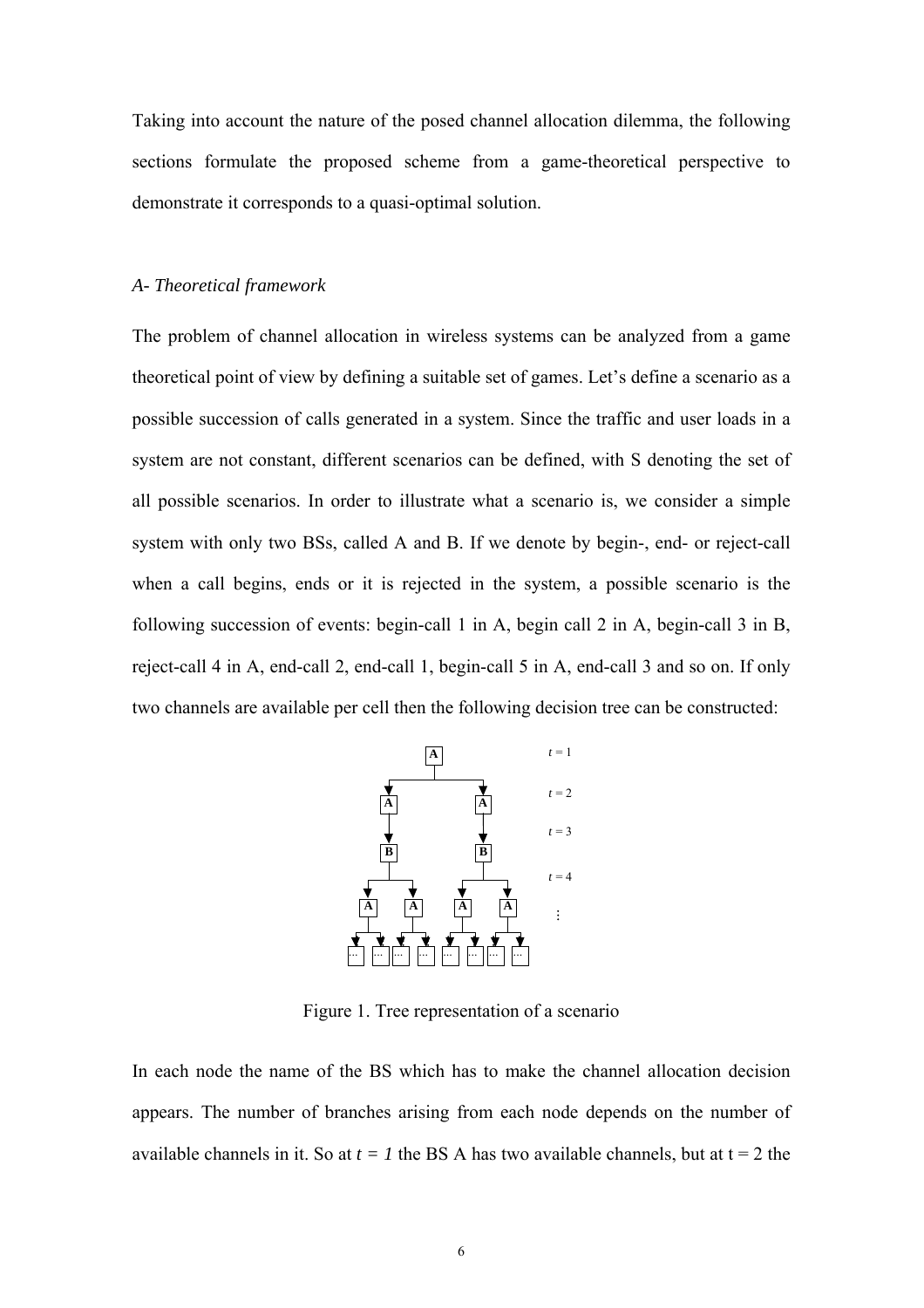BS A has only one channel available because the other one is occupied at that moment. Each level of the decision tree corresponds to a time in which one channel allocation decision has to be made, and only the BS where the new call is generated, makes a decision at that time.

For each  $s \in S$ , a non-cooperative game in extensive-form,  $G_s$ , can be associated as follows:

- The players are the BSs which have to make the channel allocation decision and we denote the set of all BSs by  $B = \{b_1, b_2, ..., b_n\}.$
- The decision nodes are the events (new calls) for which a BS has to make a channel allocation decision taking into account all previous channel assignments. All these nodes form a decision tree as illustrated in Figure 1. We denote by  $T_s$  the tree associated to the scenario *s* and by  $T<sub>s</sub>(b<sub>i</sub>)$  the set of all nodes of the  $T<sub>s</sub>$  tree, in which  $b_i \in B$  has to make a channel decision considering that  $T_s = \int_{s}^s |T_s(b_i)|^2 dx$  $T_s(b_i) \cap T_s(b_j) = \emptyset$  for each  $b_i, b_j \in B$ . We define  $T_s^m(b_i)$  as the set of all nodes in  $T<sub>s</sub>(b<sub>i</sub>)$  for which a decision has to be made before the instant *m*.
- Let *C* be the set of all available channels. The set of possible alternatives at each decision node is the number of available channels for the corresponding BS. Hence, given  $b_i \in B$  and  $j \in T_s(b_i)$ , the set of all alternatives for  $b_i$  in the node *j* is denoted by  $C_s(b_i, j)$ .
- A history for a node *t*, *ht*, is the sequence of decisions (channel assignments) of the players leading to it. A history of the game, *h*, is a complete sequence of decisions until the game ends with  $H_s$  denoting the set of all possible histories in the game.
- The payoffs for the players are defined by an appropriate utility function that will depend on the channel assigned and the game's history until that moment, i.e., for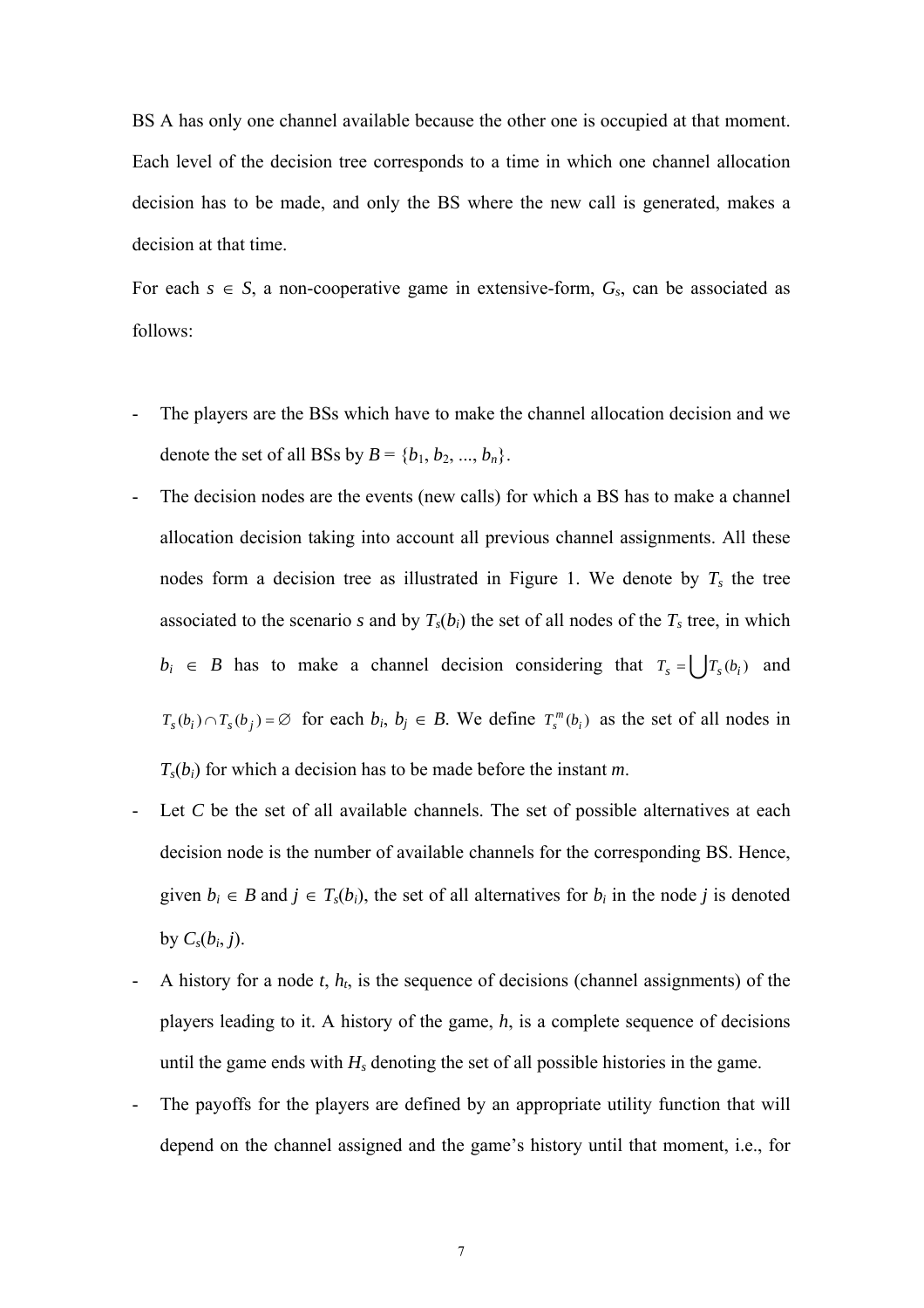every player  $b_i \in B$  and for every node  $j \in T_s(b_i)$ , the payoff or utility function is  $u_i$ :  $C_s(b_i, j) \rightarrow \mathbf{R}$ . For every finite history  $h \in H_s$  we can define the average payoff function for every player  $b_i \in B$  as follows:

$$
U_i(h) = \frac{1}{\left|T_s(b_i) \cap h\right|} \sum_{j \in T_s(b_i) \cap h} u_i(c(h_j), h_j),
$$

where  $c(h_j) \in C_s(b_i, j)$  is the decision made by  $b_i$  in node *j* according to the history  $h$ , *h<sub>i</sub>* is the history for node *j* according to *h*,  $T_s(b_i) \cap h$  is the set of nodes along the history *h* in which  $b_i$  has to make a decision, and  $|T_s(b_i) \cap h|$  is the number of different elements of the set  $T_s(b_i) \cap h$ . If the history is infinite, we can define the average payoff or utility function for every player  $b_i \in B$  as follows,

$$
U_i(h) = \lim_{m \to +\infty} \frac{1}{\left|T_s^m(b_i) \cap h\right|} \sum_{j \in T_s^m(b_i) \cap h} u_i(c(h_j), h_j),
$$

 $U_i(h)$  is finite when all the terms  $u_i(c(h_i), h_i)$  are bounded above.

The game  $G_s$  can then defined by the 5-tuple

$$
G_{s}=\left(B,T_{s},\left(T_{s}(b_{i})\right)_{b_{i}\in B},\left(C_{s}(b_{i},j)\right)_{b_{i}\in B}^{j\in T_{s}(b_{i})},\left(u_{i}(\cdot,\cdot)\right)_{b_{i}\in B}\right)
$$

In the proposed channel allocation game, the information available to the players regarding previous channel allocations is very important since the payoff or utility functions depend on the history. When the BSs know exactly the previous channel assignments performed in the whole system, then the game is with perfect information. If this information is not available, then each game is with imperfect information and the player doesn't know exactly in which decision node he is, i.e. he is not aware of the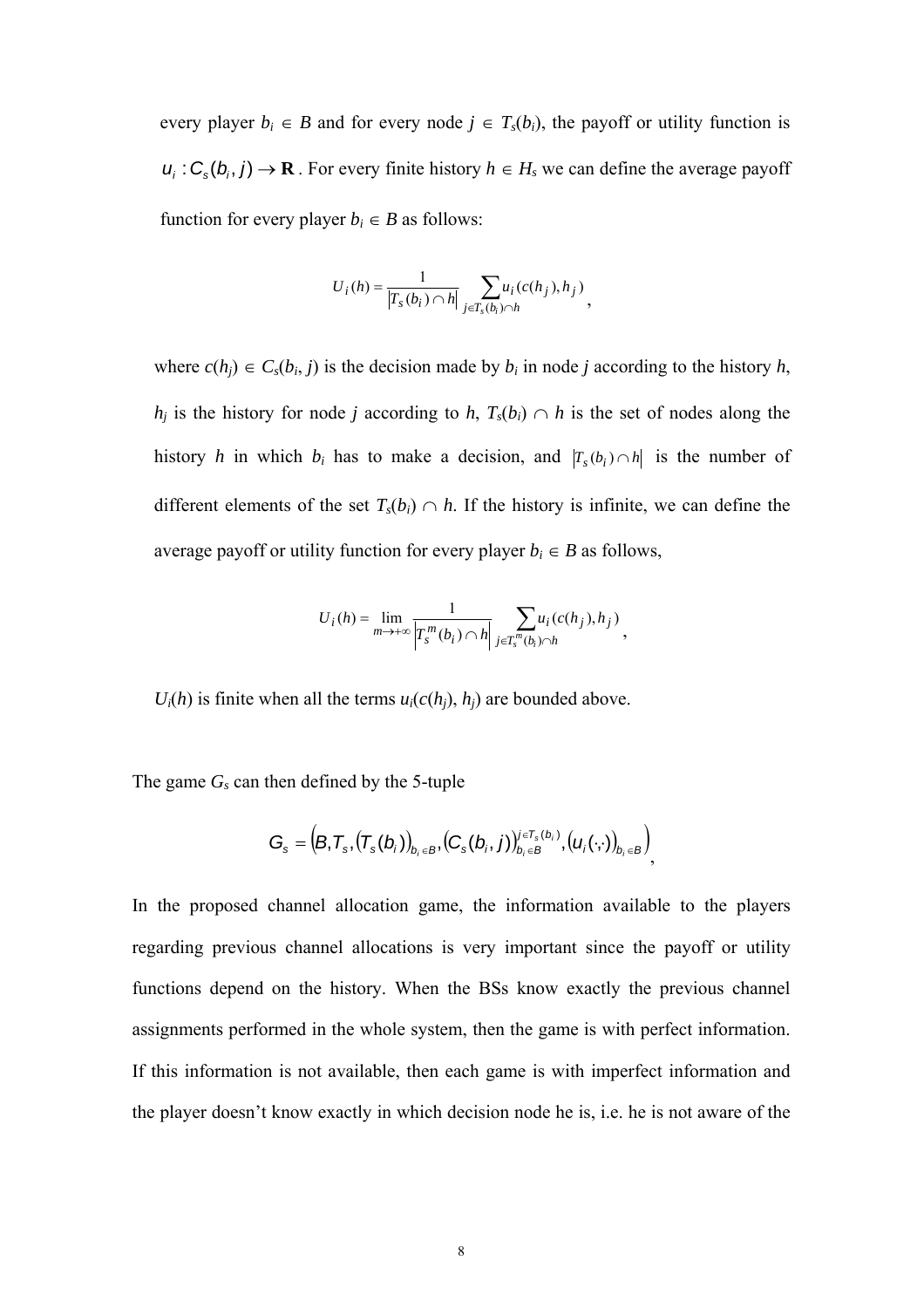history leading to that decision node. As previously mentioned, assuming BSs can exchange channel assignment information is realistic.

It is important to note that not all information in a history  $h_t$  is relevant to the player when it has to make an allocation decision. In fact, a BS is only interested in the assigned channels at each BS at the moment of making the decision. Let's term  $r_t$  the relevant information from  $h_t$  in node  $t$  consisting of just the assigned channels at that node. In this environment, different histories could have the same relevant information and so, perhaps, the channel allocation decision in all these cases should be equal. Hence, it seems reasonable to think that the strategy function should be defined in terms of this relevant information.

Let  $R$  be the set of all possible relevant information. For each node  $j$  we have a history *h<sub>i</sub>* and this history has associated a relevant information  $r \in R$ . This relevant information consists of the assigned-channels in each BS at the moment of making the allocation decision. If we denote by  $r^c$  the set of non-assigned channels in each BS and by  $r^c(b_i)$  the set of non-assigned channels in the BS  $b_i$ , then a strategy for a player  $b_i$  is a function  $\sigma_i$  from *R* to *C* such that  $\sigma_i(r) \in r^c(b_i) \subset C$ . If we consider that the players can choose by random, not necessarily uniformly, their strategies (channels available) then we should introduce the concept of "behavioral" strategy for a player as a probability distribution on the set of his "pure" strategies (channels available). Consequently, a strategy for a player *b<sub>i</sub>* is a function  $\sigma_i$  from *R* to  $\Delta C$  such that  $\sigma_i(r) \in \Delta r^c(b_i) \subset \Delta C$ , where ∆*C* is the set of all possible probability distributions defined on the set *C* and  $\Delta r^c(b_i)$  is the set of all possible probability distributions defined on the set  $r^c(b_i)$ . For every player  $b_i \in B$  and for every  $r \in R$ , the payoff or utility function is  $u_i : C \times R \to \mathbb{R}$ and the utility for a given strategy  $\sigma_i(r)$  is defined as follows:

$$
u_i(\sigma_i(r),r) = \sum_{c \in r^c(b_i)} p_c u_i(c,r),
$$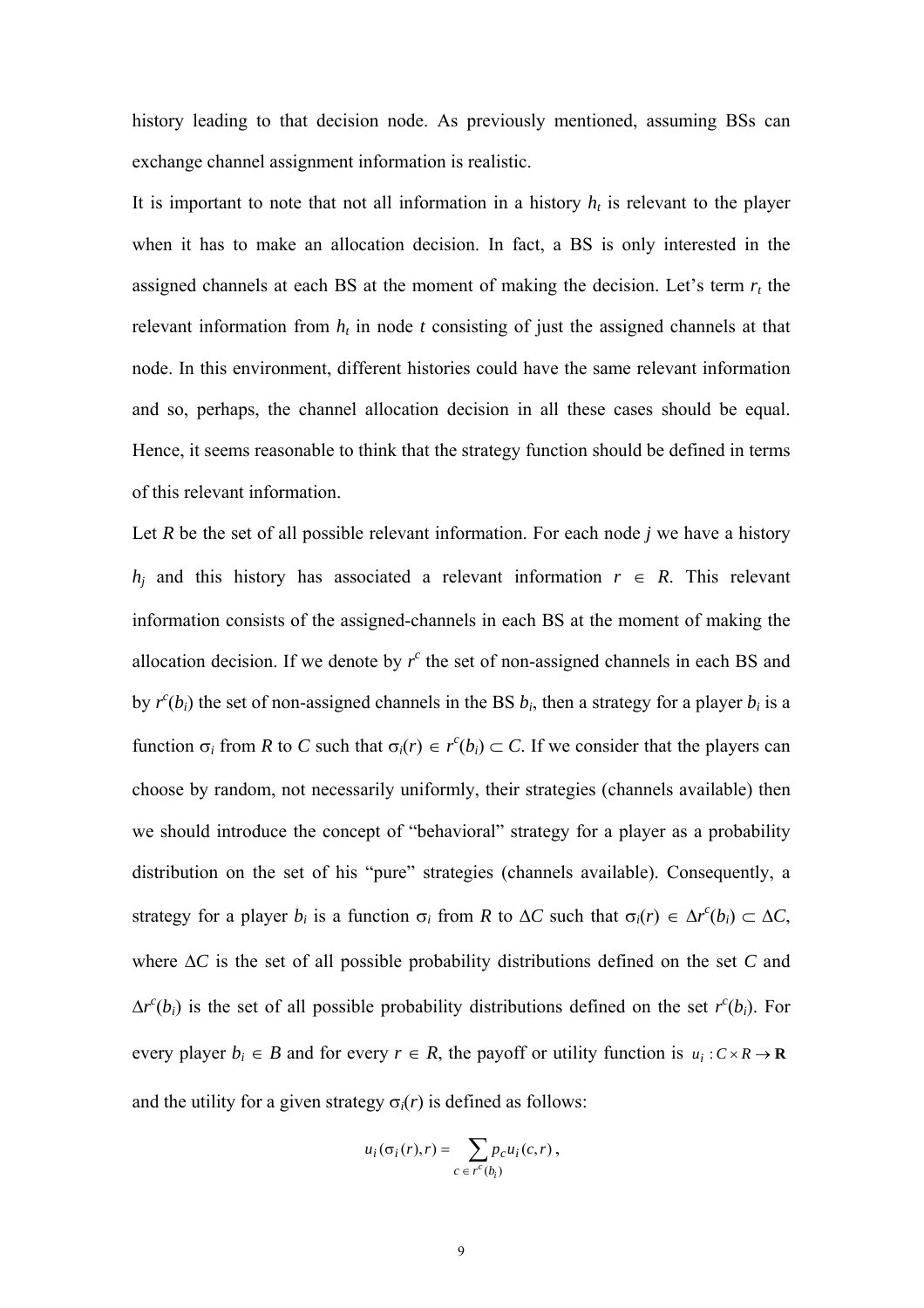where  $p_c$  is the probability assigned to the channel *c* and  $\sum_{c \in r^c(b_i)} p_c = 1$ .

A priori, one is not able to know which succession of begin-calls, reject-calls and endcalls are going to occur so, in this context, our objective is to define a strategy (a channel allocation algorithm in our case) which is a equilibrium for all possible games (scenarios) and maximises system performance. In this paper, we consider that BSs can communicate among them sharing channel occupancy information. We then obtain a set of games with perfect information, one for each scenario. However, if we take all scenarios together then we can construct a game in which the 'nature' moves first choosing a scenario by random, following a probability distribution defined over all scenarios. However, since 'nature' does not declare its choice, the players are not aware of the scenario chosen. In this case, when a player has to make a decision in a node, he knows the history that took place before, but there are many scenarios with the same history until that moment. As a result, the player doesn't know exactly in which node he is, and the whole game (i.e. considering all scenarios together) can be defined as with imperfect information. In other words, we can consider that the player perfectly knows the past and the present but not the future. This reason makes extremely difficult to find the best channel allocation procedure. The whole game can then be described by the 4 tuple  $(B \cup \{0\}, S, G_S, (p_s)_{s \in S})$  where 0 represents the 'nature',  $G_S$  is the set of all games  $G_s$ , and  $(p_s)_{s \in S}$  is the probability vector defined over the set of scenarios *S*.

In order to define a strategy, we introduce the concept of optimum argument of a function as the set of points which optimize that function. In our particular case, it is formally defined as follows:

$$
\arg opt_{c \in r^c(b_i)} \{U_i(c, r)\} = \{c \in r^c(b_i) : U_i(c, r) = opt_{c \in r^c(b_i)} \{U_i(c, r)\}\}
$$

Now we are able to define the following strategy for each player  $b_i$  in terms of the arg*opt* as follows: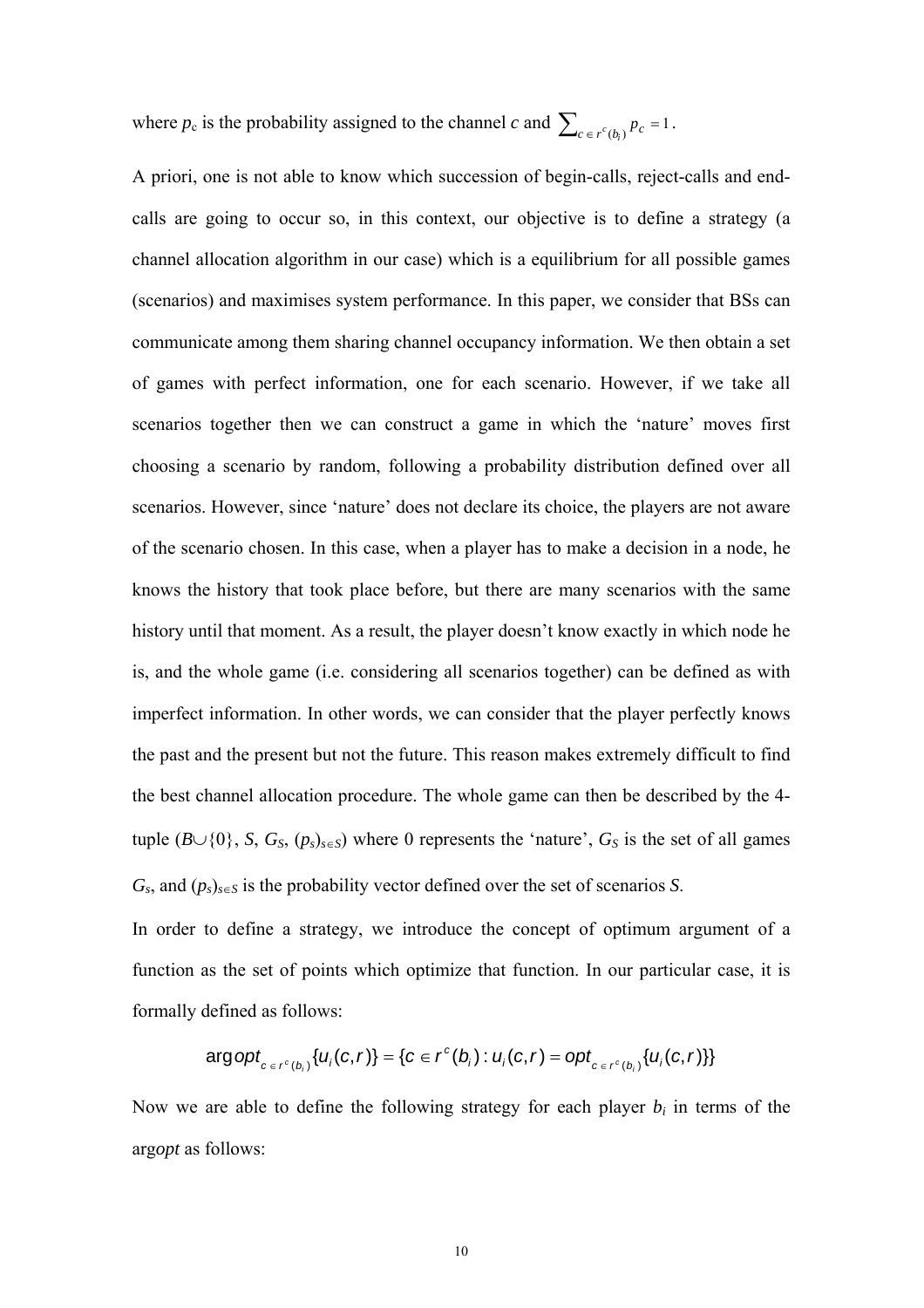$$
\sigma_i(r) = (p_c)_{c \in r^c(b_i)} : p_c = \begin{cases} 0 & \text{if } c \notin \arg opt_{c \in r^c(b_i)} \{u_i(c, r)\} \\ \frac{1}{k} & \text{if } c \in \arg opt_{c \in r^c(b_i)} \{u_i(c, r)\} \end{cases},
$$

where  $k = \left| \arg opt_{c \in r^c(b_i)} \{u_i(c, r)\} \right|$ , i.e., the number of channels with the best payoff value.

The idea behind this strategy is that the players always choose the best channel available in each node taking into account the relevant information at this point. If several channels are equally optimal, then the player chooses randomly one of them. As we can observe in this strategy, the players do not make any inference on the future, for this reason we can call it 'myopic strategy'. In this sense, the players make channel assignment decisions optimally in each node with regards to the relevant information available at this stage, but they do not take into account the possible future histories. Therefore this strategy is constructed under a forward induction principle while the Subgame-Perfect Nash Equilibria (SPNE) are supported under a backward induction principle [11]. As a result, this strategy is not SPNE of the whole game in general, but will be a SPNE for many of the single scenarios. Nevertheless, this strategy provides sensitive improvements with respect to others strategies (channel allocation algorithms) as it will be shown in the simulation results.

On the other hand, for each particular scenario we know that the corresponding game is with perfect information and so there exists at least one SPNE for it [11] when the scenario consists of finite histories, but this is not true in general in the case of scenarios with infinite histories or with a non-determined horizon. Therefore, even in the case of single scenarios, it is not always easy or possible to find the best channel assignment procedure in the sense of Nash Equilibria. For this reason, a common alternative is to look for reasonably good strategies (quasi-optimal) but not optimal in general, as it is the case for our 'myopic strategy'. In the context of this work, further research will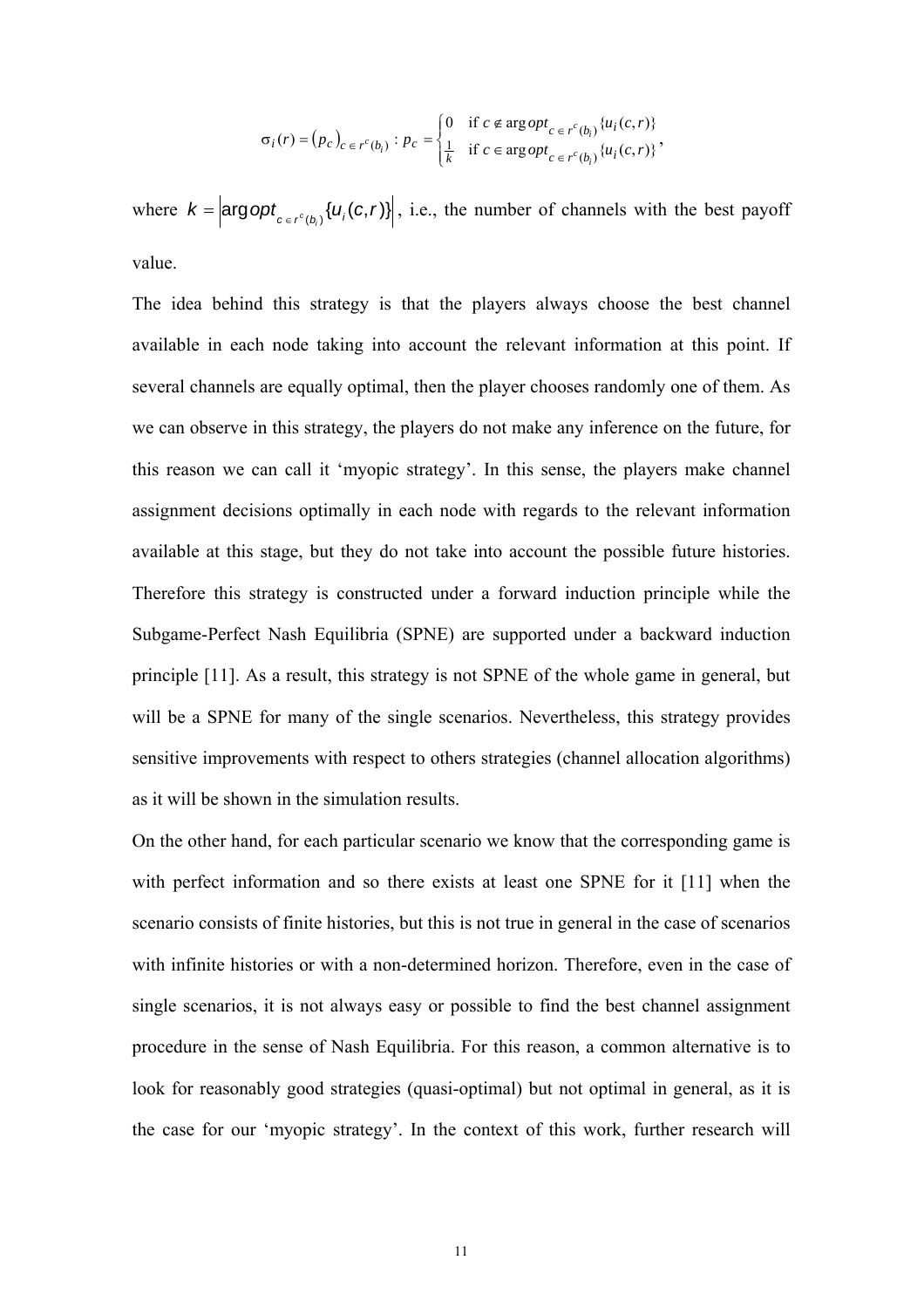consist of defining a strategy taking into account the forward induction principle and a probabilistic forecast on the likely future histories.

## *B. Payoff or utility function*

This paper proposes a game-theoretic channel assignment scheme based on the occupied channels in co-channel cells. At this point, it is important to consider the differences between an omnidirectional cellular scenario and a sectorized one. In the first case, two co-channel cells produce and receive from each other the same interference level. As a result, there is no difference in between considering in the channel assignment process just the interference received, or the interference produced and received by a new channel allocation; this statement will be demonstrated with some simulations results. In the case of a sectorized cellular network, a cell (in this case representing a sector) receives interference from a set of co-channel cells but produces interference to a different set of co-channel cells; this property results from the use of directive antennas. As a result, an important parameter during a channel assignment is how much weight is given in the decision process to the interference received in a channel being allocated and to the interference produced to other cells by this channel allocation. To generalise the following reasoning the interference caused and received are considered.

The objective of the proposed schemes is to minimise the interference caused and received by a new channel assignment. For that purpose, a BS that receives a new channel request, evaluates for each one of its available channels the number of interfering and interfered BSs that would result from assigning each channel to the new user. After all available channels have been evaluated, the BS assigns the channel resulting in the lower interference level (both received and created). This process is equivalent to minimizing, for each channel assignment, the following payoff function:

12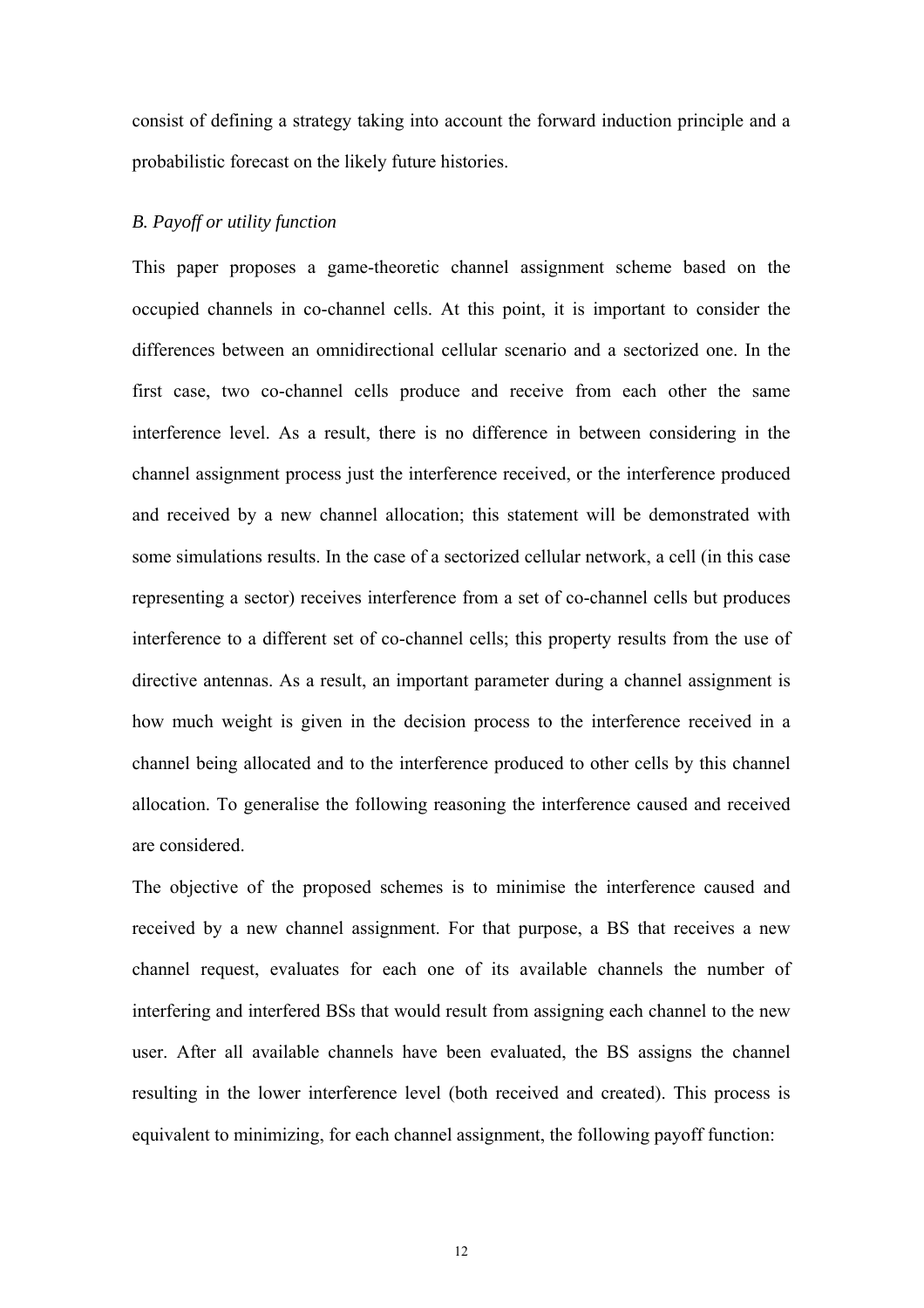$$
u_i(c,r) = w\bigl(lR_1(c,r) + \xi lR_2(c,r)\bigr) + (1-w)\bigl(lC_1(c,r) + \xi lC_2(c,r)\bigr)_{,}
$$

where  $c \in C_s(b_i, j)$  is the available channel under evaluation in node *j*, *r* is the relevant information in node *j* and *w* ( $0 \le w \le 1$ ) is a weight parameter defining the relative importance, during the evaluation, of the interference caused and received. If *w* is equal to 0, the channel assignment scheme only considers the interference caused by a potential new assignment to the rest of BSs (generous behaviour). On the other hand, if *w* is equal to 1, the scheme behaves selfishly and only considers the interference received by other BSs if the channel assignment is performed. If *w* is set to 0.5, the BS equally considers the interference received and caused by each potential new channel assignment. This parameter *w* could also be used to define different utility functions depending on the type of service since their QoS requirement varies. In this case, the payoff or utility function would depend not only on the channel and its relevant information but also on the type of service required. So the utility or payoff function has the following expression:

$$
u_i(c, r, t) = w(t) (IR_1(c, r) + \zeta IR_2(c, r)) + (1 - w(t)) (IC_1(c, r) + \zeta IC_2(c, r))
$$

where *t* is the type of service required and  $w(t)$  is the weight corresponding to that type of service.

In the interference evaluation, the channel allocation process can consider co-channel interferers from the first and second tiers.  $IR_1(c, r)$  and  $IR_2(c, r)$  correspond, respectively, to the interference received from interferers of the first tiers and second tiers. On the other hand,  $IC_1(c, r)$  and  $IC_2(c, r)$  represent the interference caused to BSs in the first and second tiers. The interference caused and received can either be exactly computed (using the transmitting power, the Okumura-Hata pathloss model and the distance between receiver and interferers) or estimated. For the latest option, the interference is incremented by 1 whenever the channel under consideration is occupied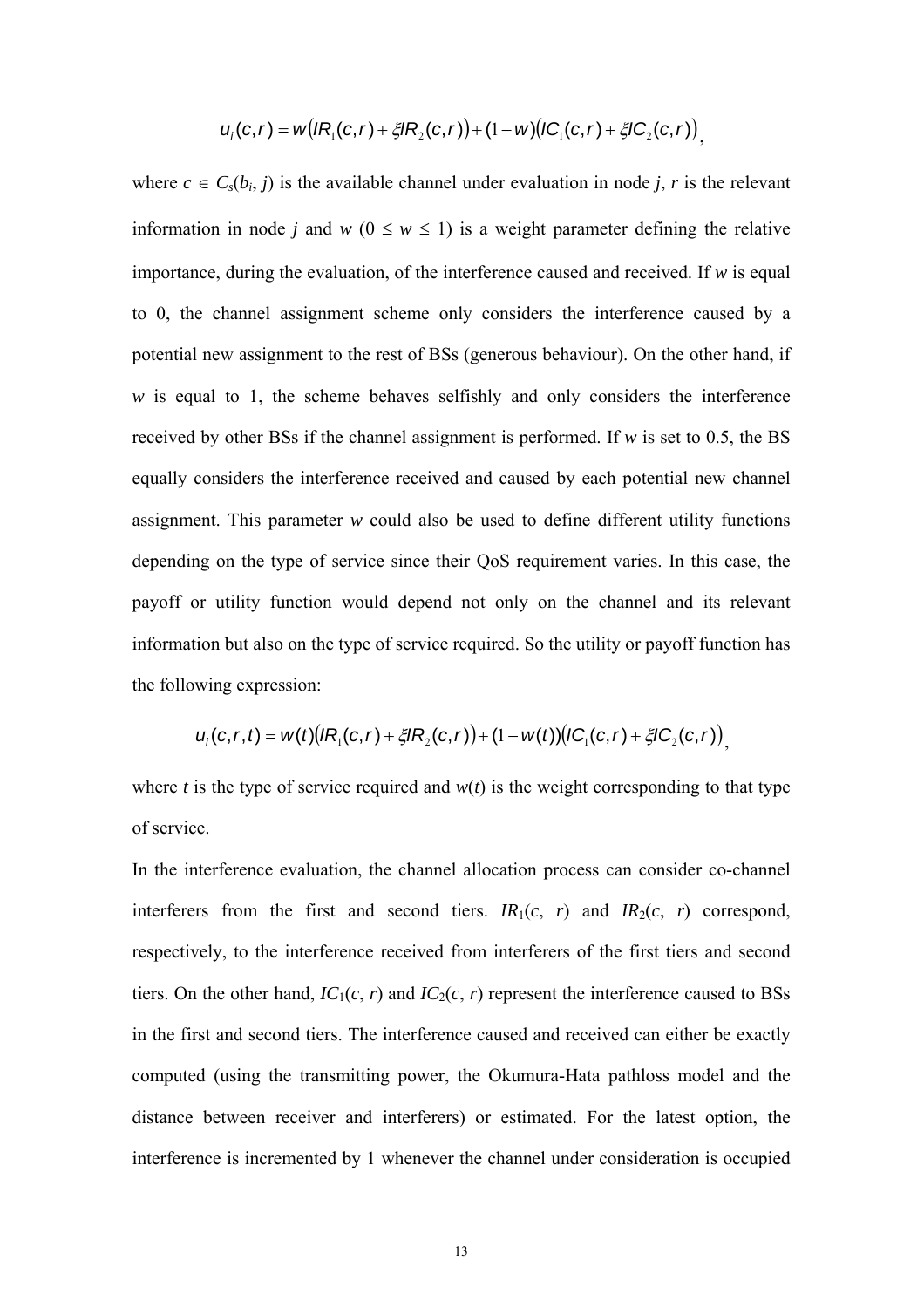in an interfering or interfered BSs. When estimating the interference, the parameter ξ has been used to define the ratio between the interference from the first and second tiers. For the simulations here reported, ξ has been set to 0.15.

## III- SIMULATION ENVIRONMENT

The performance of the proposed schemes has been evaluated using a system level simulator that emulates, at the burst level, packet-data transmissions in a GPRS-like system. The event-driven simulator models the RLC/MAC (Radio Link Control/Medium Access Control) and physical layers and has been implemented in C++ using the CNCL-Communication Networks Class Library developed by ComNets at Aachen University of Technology.

The simulator implements two types of cellular networks, one considering omnidirectional macrocells and the second one modelling equally sized 3-sector macrocells. The study, concentrating on the downlink performance, has considered a load of eight users per sector, with each user operating for the complete duration of the simulation. Users are assigned channels in a first-come-first-served basis and the channel is kept until all its data has been correctly transmitted. In this study, only single slot transmissions have been considered. Users can move at a speed of 50km/h within each sector, but no handover between sectors has been considered. As a result, mobile stations are connected to the closest base station and not to the best serving base station. Three different traffic sources have been modelled: real-time H.263 video, email and WWW browsing. No channel partition has been applied between the different services. The H.263 video traffic model considered employs three different frame types, namely I, P and PB, and targets a bit rate of 16 kbit/s.

The effects at the physical layer have been included by means of an advanced link-tosystem level interface working at the burst level and capable of including the effect of

14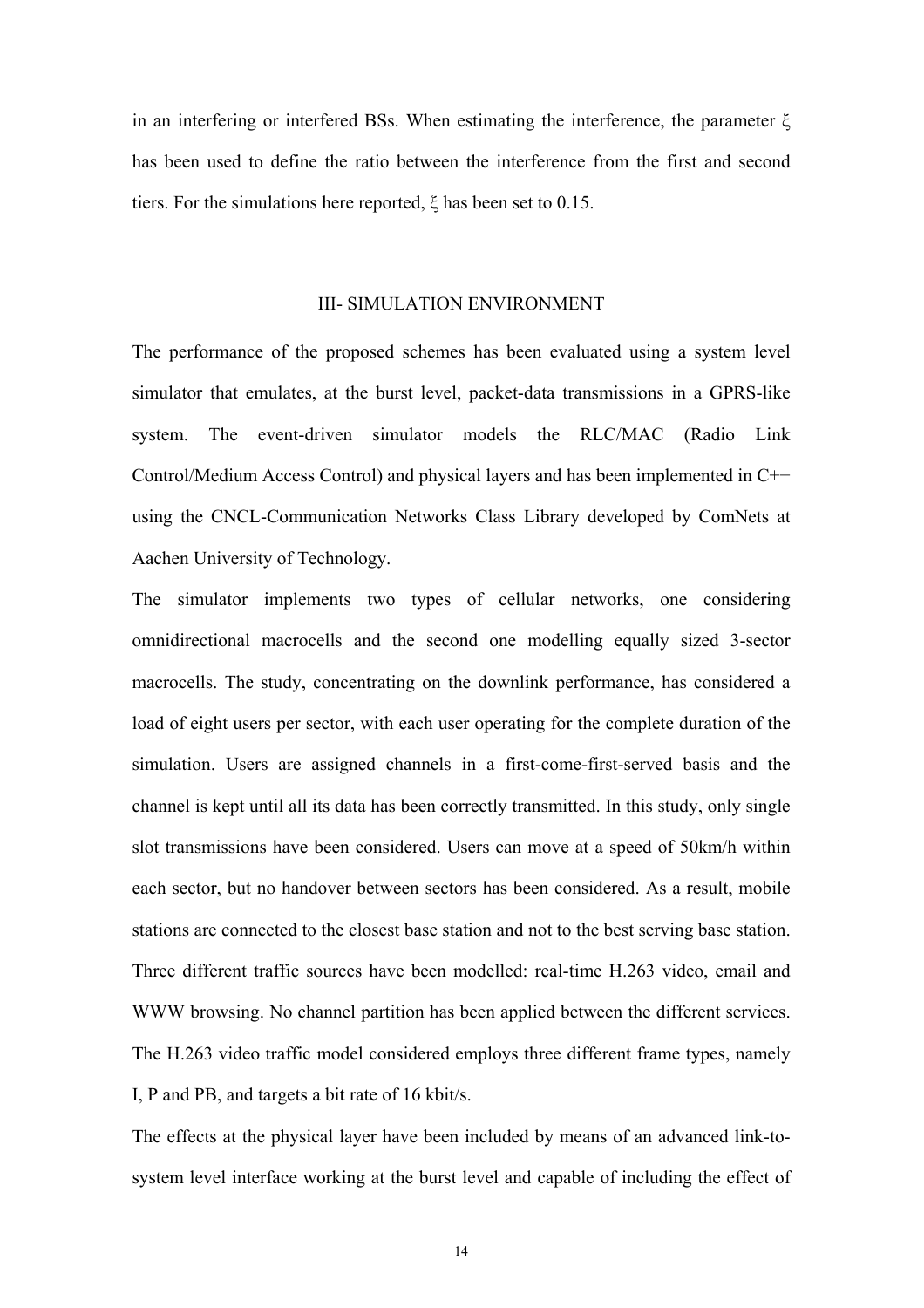fast fading at the system level. The GPRS standard defines four different coding schemes, CS1 to CS4, that have been designed to provide different resilience to propagation errors under unfavourable radio conditions. As a result, these different transport modes offer a trade-off between data rate and coding protection, paving the way for the application of Link Adaptation (LA) to GPRS. LA is an adaptive radio link technique that selects its transport mode based on the experienced channel quality conditions. This work implements a LA algorithm that selects the coding scheme maximizing the throughput. Table 1 summarises the main simulation parameters with a full description of the simulator provided in [12].

| Parameter                    | Value                                                                               |
|------------------------------|-------------------------------------------------------------------------------------|
| Cluster size                 | $\overline{4}$                                                                      |
| Cell radius                  | 1km                                                                                 |
| Sectorisation (if aplicable) | $120^\circ$                                                                         |
| Modelled interference        | $1st$ and $2nd$ co-channel interfering tiers                                        |
| Channels per sector          | 16                                                                                  |
| Users per sector             | 8                                                                                   |
|                              | H.263 video: 2 users/sector                                                         |
| Traffic type                 | WWW: 3 users/sector                                                                 |
|                              | Email: 3 users/sector                                                               |
| Pathloss model               | Okumura-Hata                                                                        |
| Shadowing                    | Log-normal distribution. 6dB standard deviation<br>and a 20m decorrelation distance |
| <b>Fast Fading</b>           | Included through Look-Up Tables                                                     |
| ARQ protocol                 | Only for WWW and email users.<br>Ack/Nack reports sent each 16 RLC blocks           |
| LA updating period           | 100ms                                                                               |

Table 1. Simulation settings

## IV- SYSTEM LEVEL PERFORMANCE

This section compares the performance of the proposed game-theoretic FCA channel assignment scheme against that obtained used the random mechanism and the minBLER proposal [8]. The minBLER algorithm assigns an incoming call the available channel that experienced the lower Block Error Rate (BLER) during previous transmissions. The performance of the three channel assignment schemes is compared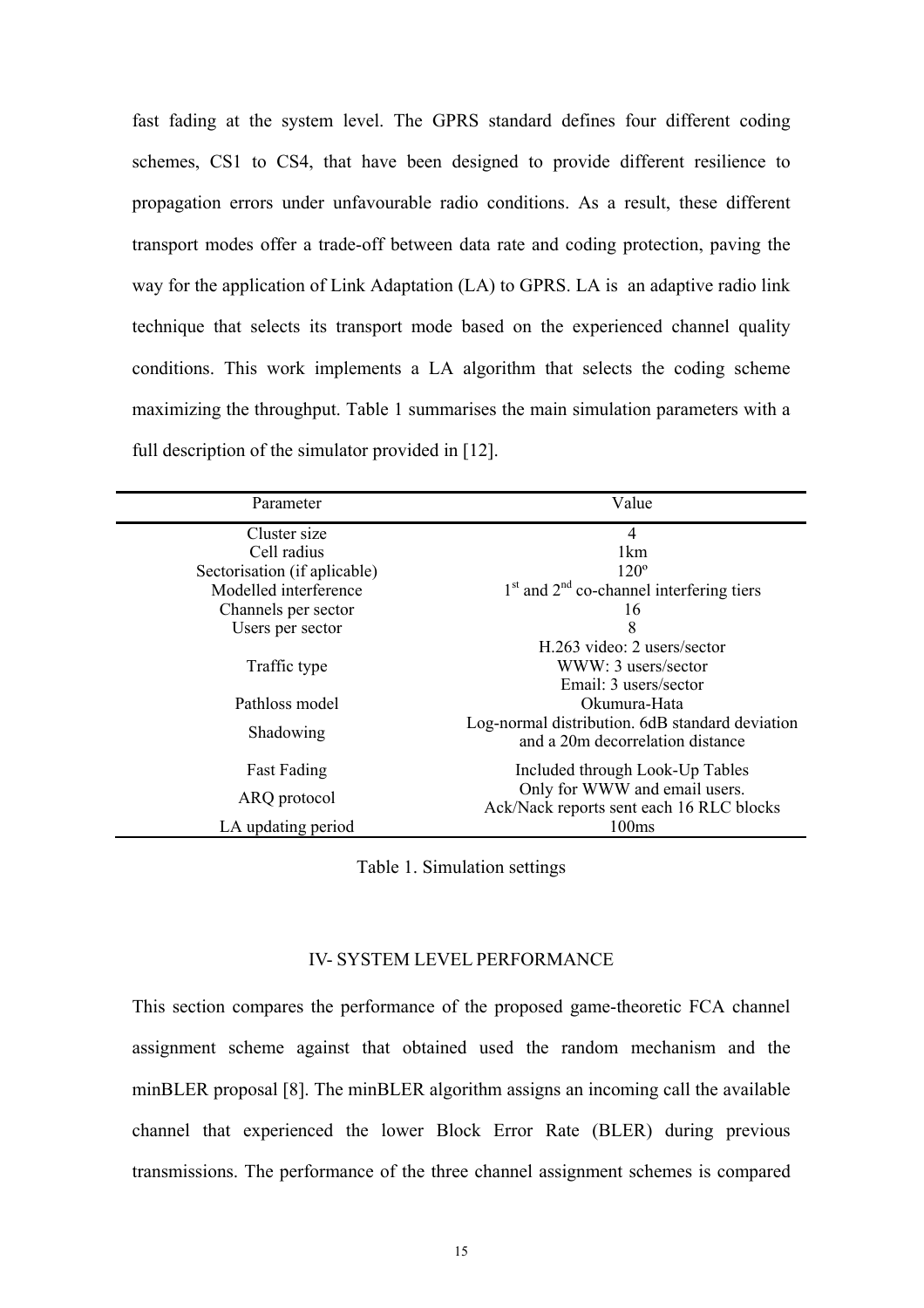within omnidirectional and sectorised cellular networks. This comparison is highly relevant to define the optimum configuration of the proposed channel assignment scheme under different operating conditions. For example, while the number of first tiers co-channel interfering cells is equal to six in an omnidirectional environment, this value is reduced to two in 3-sectorised cellular networks. This difference can be very relevant to define the number and distance of co-channel interfering BSs that need to exchange channel occupancy information, and therefore to evaluate the implementation cost of the proposed solution. Also, another key difference between both deployment options is the fact that in a sectorised scenario, a sector receives interference from a set of co-channel sectors but produces interference to a different set of co-channel sectors. As a result, how the channel allocation process weights the interference received and produced could result in significant performance differences and has to be thoroughly investigated.

## *A. Sectorised cellular network*

Figure 2 compares the system throughput performance of the proposed channel assignment scheme, according to the 'myopic strategy' described in Section II, against that achieved with the random and minBLER mechanisms. While the A2T (Approximated 2 Tiers) option estimates the interference produced by the first and second tiers of co-channel interfering cells, the A1T (Approximated 1 Tiers) mechanism only considers the first tiers. The E2T (Exact 2 Tiers) algorithm also considers the first and second tiers of co-channel interfering cells but instead of just estimating the interference it exactly calculates it, which assumes that the transmitting power and the position of mobile stations is perfectly known at each BS. The plotted A2T, A1T and E2T schemes consider a weight *w* equal to 0.5, while the A2T selfish proposal considers a weight *w* equal to 1. Figure 2 shows that all different configurations of the proposed scheme improve the system performance compared the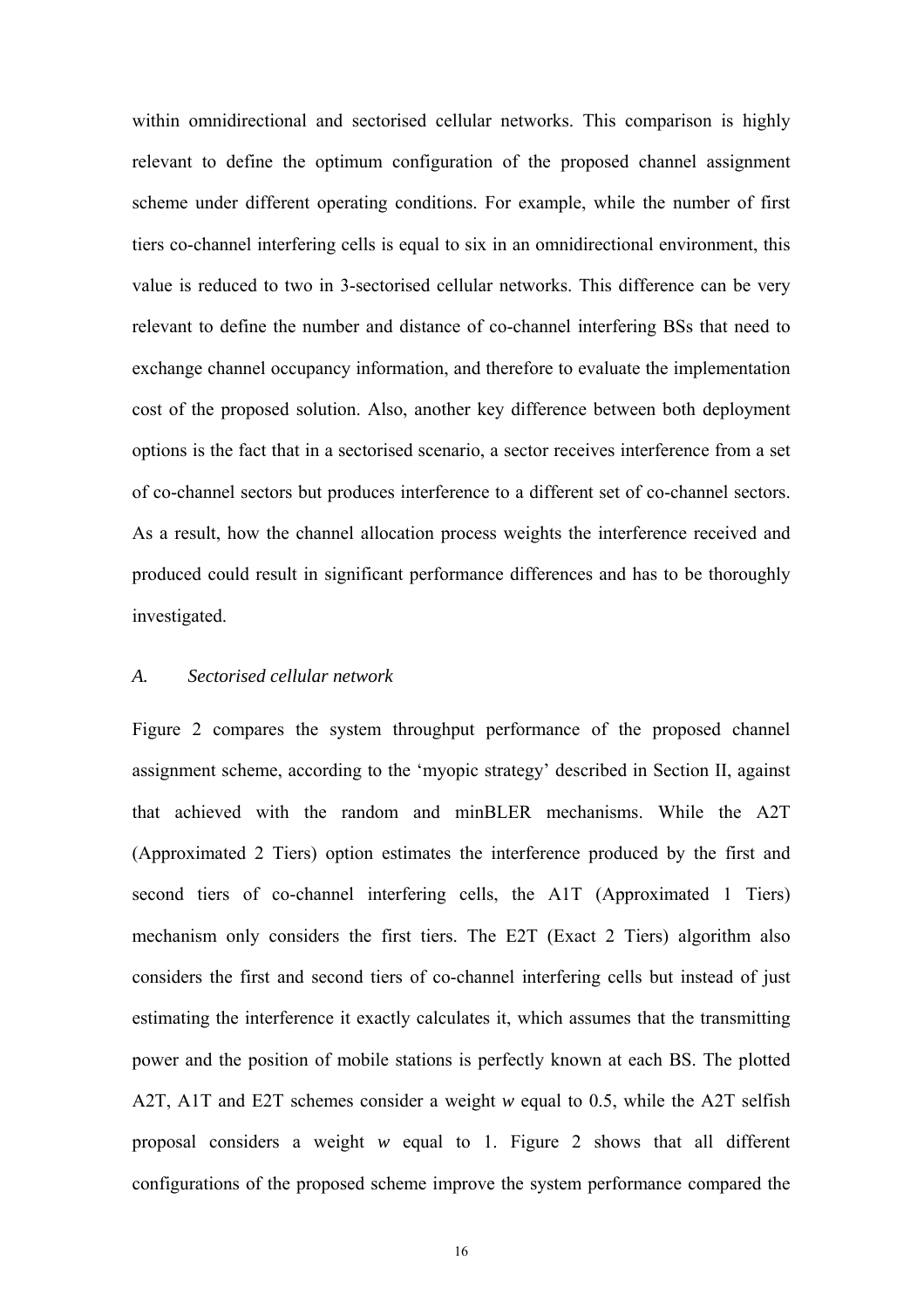random and minBLER algorithms. The A2T configuration provides the highest system throughput which proves that for sectorised cellular networks the proposed scheme needs to consider the channel occupancy in co-channel cells of the first and second tiers. Since the A2T and E2T options achieve nearly identical system performance, the obtained results also suggest that, under the considered operating conditions, estimating the interference not only reduces the implementation cost but is also enough to guarantee the highest performance levels. Contrary to the indications provided in [10] for DCA schemes, Figure 2 clearly shows that considering the interference received and produced in a new channel assignment improves the system performance compared to only considering the interference received (selfish behaviour).



Figure 2. System throughput cumulative distribution function (cdf) for a sectorised cellular network

Table 2 compares the performance of the evaluated channel assignment schemes for different relevant system parameters. First of all, it is important to highlight that the proposed channel assignment scheme not only improves the mean performance (throughput and normalized delay) but also the most restrictive QoS parameter, i.e. the minimum performance guaranteed for 95% of the samples. This observation is highly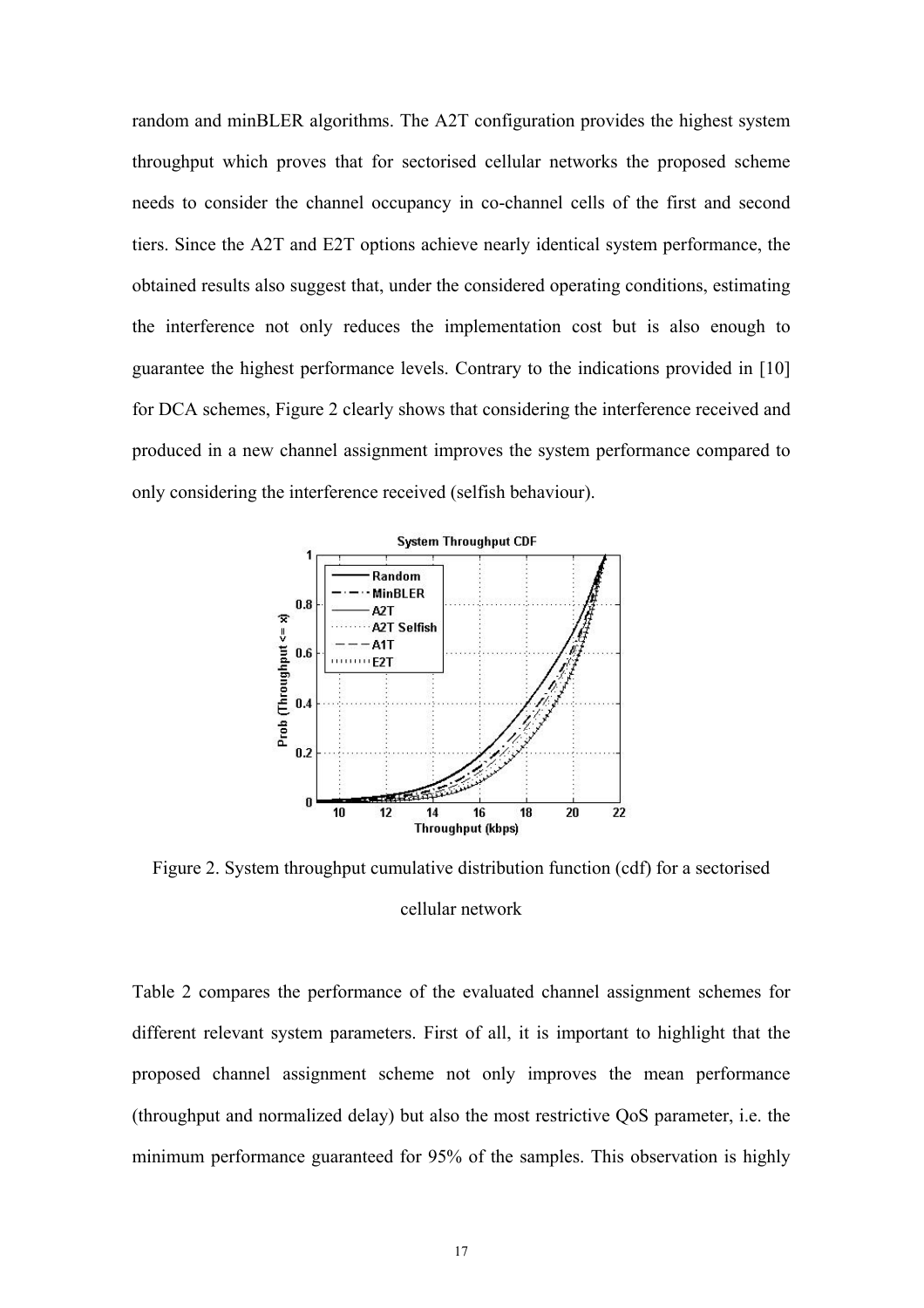relevant since it indicates that the proposed game-theoretic channel assignment scheme increases the system fairness by improving the performance of the more poorly served users. The improved performance is due to the lower experienced BLER as a result of inducing co-channel cells to avoid using simultaneously the same channels. The resulting better experienced channel quality conditions promotes the use of the less robust coding scheme (CS4) and reduces the use of the most robust coding schemes (CS1); using the least robust coding schemes enables to transmit a higher user payload per RLC block. The combined higher use of CS4 and lower experienced BLER conditions result in the previously described higher system throughput of our proposed schemes. The proposed scheme induces a higher mode error for the more robust CS; the mode error represents the percentage of time that a given coding scheme was being used and it was not the optimal one. However, the more robust coding schemes are so marginally used that their mode error is not relevant to the system performance. On the other hand, the proposed channel assignment scheme reduces the mode error of the more highly used coding scheme (CS4).

| <b>Parameter</b>                                                    | Random | $A2T, w=0.5$ | $A1T, w=0.5$ | E2T, $w=0.5$ | <b>A2T Selfish</b> |
|---------------------------------------------------------------------|--------|--------------|--------------|--------------|--------------------|
| Mean throughput (kbps)                                              | 18,23  | 19,2         | 18,93        | 19,19        | 18,81              |
| Minimum throughput guaranteed for<br>95% of the samples (kbps)      | 13,33  | 15,3         | 14,76        | 15,22        | 14,44              |
| Mean normalized delay (ms/kbit)                                     | 61,65  | 58,66        | 59,47        | 58,66        | 59,84              |
| Max normalized delay guaranteed for<br>95% of the samples (ms/kbit) | 90,17  | 81,46        | 82,78        | 81,7         | 83,76              |
| Mean BLER $(\% )$                                                   | 6,45   | 4,52         | 5,02         | 4,54         | 5,29               |
| Maximum BLER guaranteed for 95%<br>of the samples $(\% )$           | 15,34  | 10,98        | 12,02        | 11,09        | 12,81              |
| Mean number of CS changes per sec                                   | 2,25   | 1,83         | 1,96         | 1,82         | 2,03               |
| Proportion of RLC blocks<br>transmitted with the optimal CS $(\%)$  | 72,20  | 79,19        | 76,96        | 78,75        | 76,19              |
| Usage percentage of CS1 $(%)$                                       | 2,09   | 0,53         | 0,81         | 0,56         | 1,06               |
| Usage percentage of CS2 $(\%)$                                      | 3,51   | 1,51         | 2,01         | 1,56         | 2,29               |
| Usage percentage of CS3 $(\%)$                                      | 24,85  | 19,06        | 21,11        | 19,14        | 21,67              |
| Usage percentage of CS4 $(\%$ )                                     | 69,55  | 78,90        | 76,07        | 78,75        | 74,98              |
| Mode error of CS1 $(\% )$                                           | 48,26  | 54,58        | 52,97        | 54,41        | 53,02              |
| Mode error of CS2 $(\% )$                                           | 83,87  | 84,47        | 84,19        | 84,40        | 84,58              |
| Mode error of CS3 $(\% )$                                           | 77,91  | 81,03        | 79,93        | 80,87        | 79,59              |
| Mode error of CS4 $(\%$ )                                           | 6,46   | 4,82         | 5,31         | 4,82         | 5,42               |

Table 2. System performance comparison for sectorised networks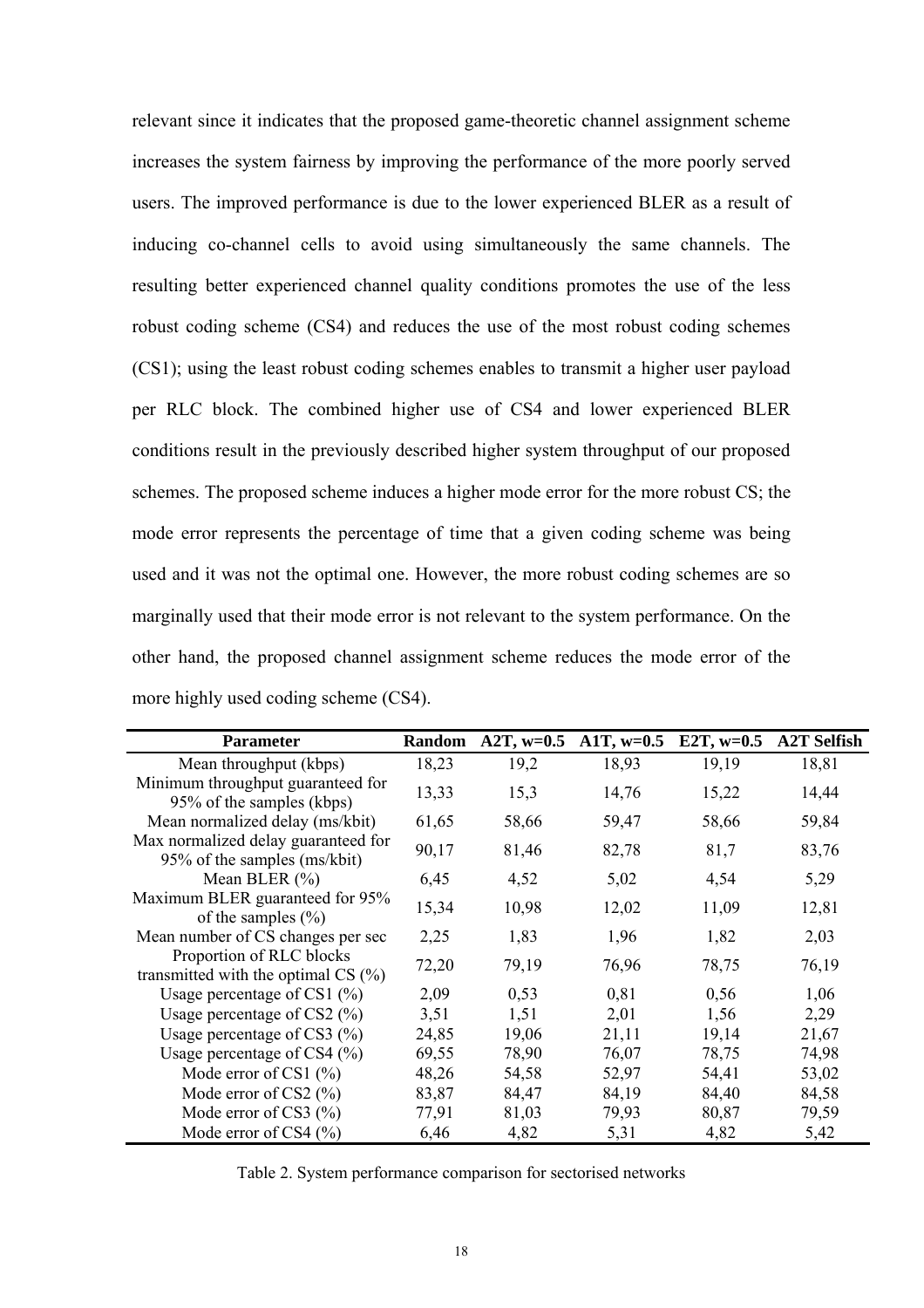Table 2 also highlights that the proposed channel assignment scheme improves the operation and performance of adaptive radio link techniques such as LA. In fact, the proposed scheme increases the percentage of RLC blocks transmitted with the optimal coding scheme, according to the experienced channel quality conditions, and therefore reduces the mean number of coding scheme changes per second request by LA. Such reduction results in a lower signalling load associated with the use of LA.

Table 3 compares, for each traffic type, the A2T throughput performance (weight equal to 0.5) against that obtained using the random or minBLER mechanisms. The most important observation is that real-time H.263 video transmissions are the service that mostly beneficiates from the A2T proposal. This is highly relevant if we consider that this service, which does not employ ARQ protocols to guarantee the correct transmission of information, is the one imposing the most restrictive QoS constraints. In the implemented real-time video transmission model, a video frame is discarded if it is not completely transmitted by the time the next video frame is generated; in this case, the user maintains the same channel to transmit the new video frame. To increase the system capacity, a channel is released whenever a video frame is transmitted before the next one is generated. Since the implemented simulator only considered single slot transmissions, a considerable number of video frames had to be discarded and the user maintained the same channel for a longer period of time compared to more bursty services such as web or email transmissions. In this case, a non-optimal channel assignment results in a prolonged poorer performance, which explains why the realtime H.263 video service shows the most noticeable improvements with the proposed channel assignment scheme. Such improvements are particularly important when observing final user-perceived QoS parameters such as the percentage of video frames transmitted without delay (i.e. that their transmission is finished before the next video frame is generated) and the percentage of video frames transmitted without delay and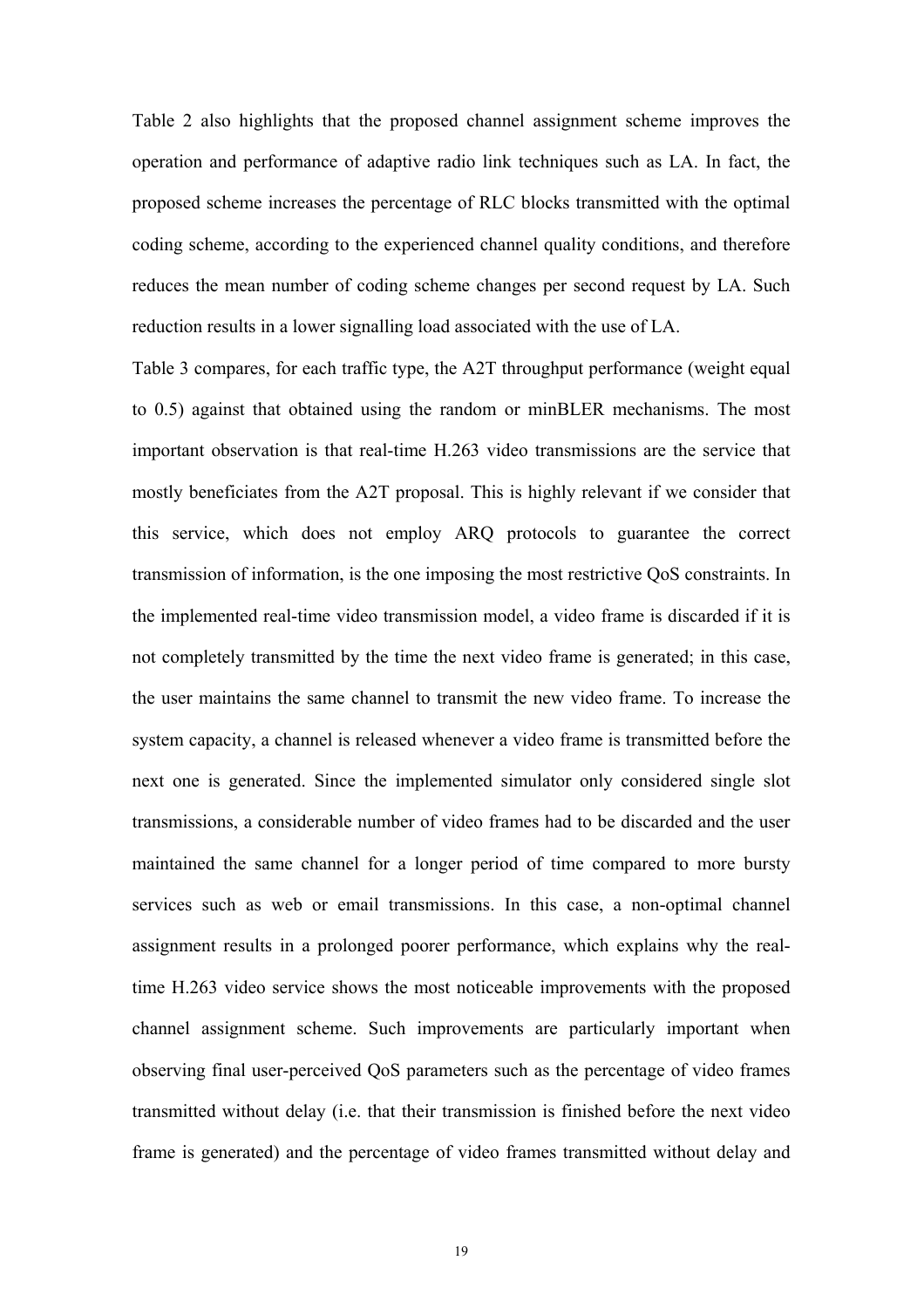with a BLER below 5% (see Table 4). According to [13], a BLER below 5% would not produce a noticeable video degradation for H.263 transmissions.

| <b>Throughput</b> |      | Random       |              | <b>MinBLER</b>          | $A2T, w=0.5$ |                         |                          |  |
|-------------------|------|--------------|--------------|-------------------------|--------------|-------------------------|--------------------------|--|
|                   |      | Perf. (kbps) | Perf. (kbps) | Impr.<br>Random $(\% )$ | Perf. (kbps) | Impr.<br>Random $(\% )$ | Impr.<br>MinBLER $(\% )$ |  |
|                   | Mean | 18,23        | 18,64        | 2,19                    | 19,2         | 5,05                    | 2,91                     |  |
| System            | 95%  | 13,33        | 14,02        | 4,92                    | 15,3         | 12,87                   | 8,36                     |  |
| <b>WWW</b>        | Mean | 18,57        | 18,89        | 1,69                    | 19,39        | 4,22                    | 2,57                     |  |
|                   | 95%  | 13,78        | 14,34        | 3,9                     | 15,43        | 10,69                   | 7,06                     |  |
|                   | Mean | 18.60        | 18,82        | 1,18                    | 19,37        | 4,14                    | 2,92                     |  |
| Email             | 95%  | 13.85        | 14,15        | 2,17                    | 15,39        | 11,12                   | 8,76                     |  |
| H <sub>263</sub>  | Mean | 17,53        | 18,2         | 3,68                    | 18,84        | 6,95                    | 3,39                     |  |
|                   | 95%  | 12,37        | 13,59        | 8,97                    | 15,08        | 17,97                   | 9,88                     |  |

Table 3. Throughput performance per services

| <b>Parameter</b>                                            |       |       | Random A2T, w=0.5 A1T, w=0.5 E2T, w=0.5 A2T Selfish |       |       |
|-------------------------------------------------------------|-------|-------|-----------------------------------------------------|-------|-------|
| % of H.263 video frames transmitted<br>without delay        | 72.86 | 77 31 | 76 22                                               | 77 16 | 76 18 |
| % of H.263 video frames without delay and<br>$BLER \le 5\%$ | 51.38 | 58.98 | 56.74                                               | 58.82 | 56.98 |

Table 4. H.263 video quality

Figure 3 shows that the highest A2T system performance is obtained when the interference received and produced is equally considered during the channel allocation process (weight equal to 0.5). Only considering the interference received or produced can significantly decrease the system performance in sectorised cellular deployments. This is the case because if all users act selfishly (the same pattern would be observed if the users only act 'altruistly') and only take into account the received interference, they don't consider their impact on other users. Consequently users that will request a channel in the future will also not consider the damage that a new channel assignment can produce in previous channel allocation decisions. As a result, this behaviour prevents from obtaining an optimal result from the system level perspective.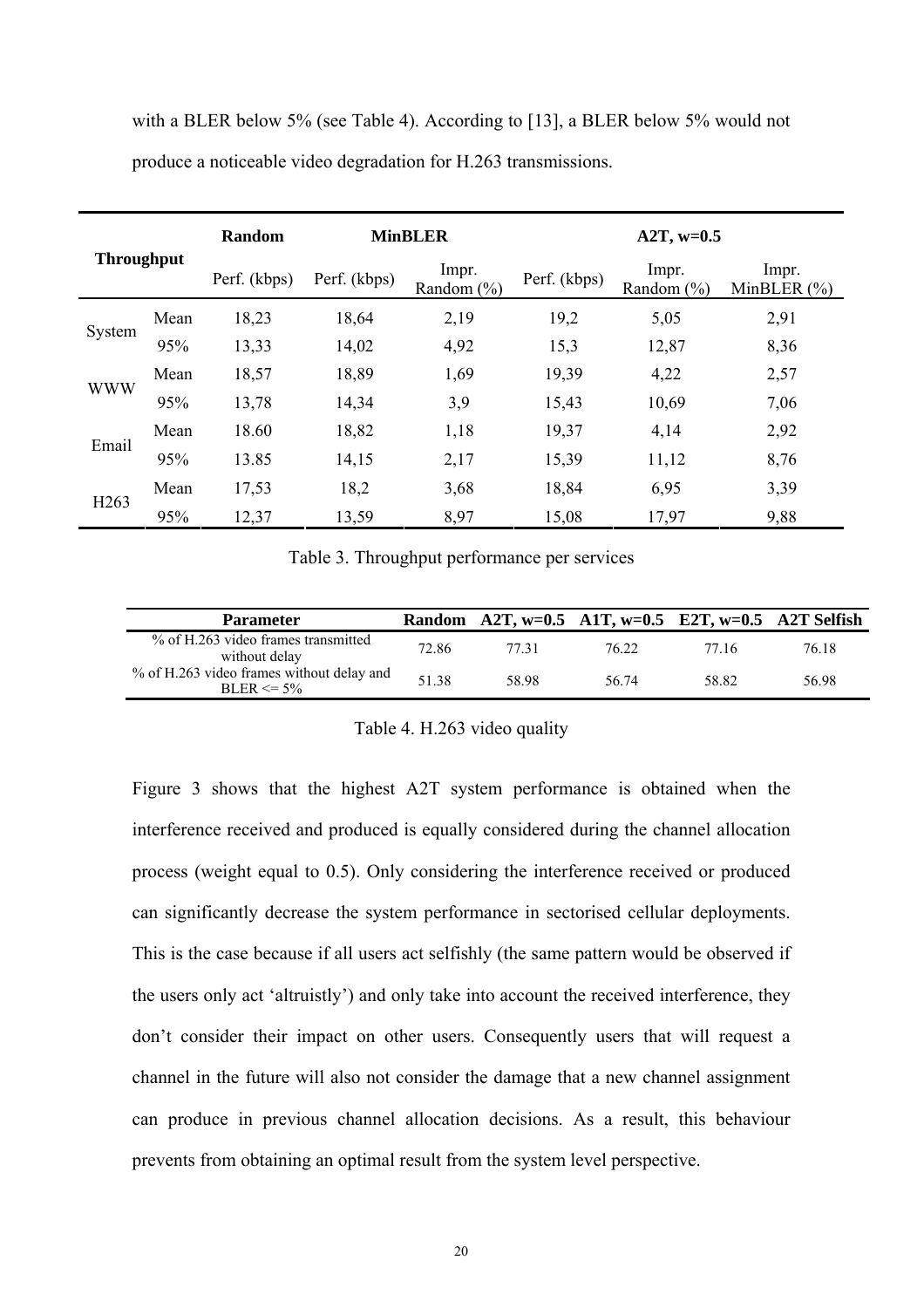While the same conclusions have been obtained for best-effort services (web and email), the achieved results suggest that real-time H.263 video transmissions would benefit from a slightly selfish behaviour during the channel assignment process. Such behaviour results from the increased sensitivity of this type of services to transmission errors, and from the fact that with the considered implementation, real-time H.263 video transmissions resulted in longer periods of time using the same channel<sup>1</sup>. In this case, a non-optimal channel selection could significantly reduce the performance, whereas selecting slightly selfishly the channel could improve the performance compared to very bursty data services. The obtained results seem then to suggest that varying the weight parameter according to the transmitting service might be a good system design approach.



Figure 3. Effect of the weight parameter on the mean throughput performance

### *B. Omnidirectional cellular network*

Figure 4 compares, for an omnidirectional cellular deployment, the system throughput performance of the proposed channel assignment scheme, considering the 'myopic

 $\frac{1}{1}$  In a sense, the implemented real-time video model emulates circuit-switched voice communications where channels are maintained during the complete call.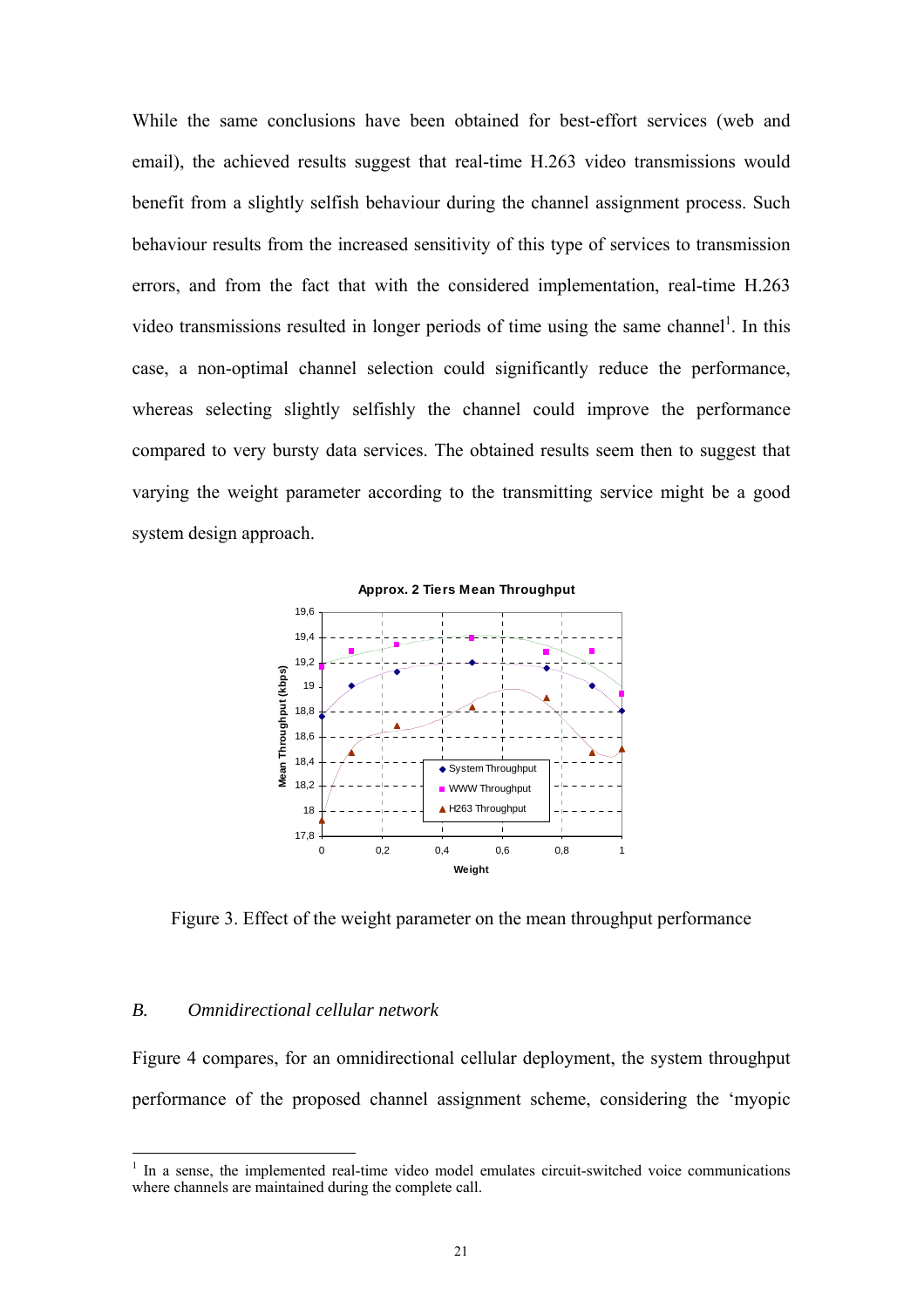strategy' defined in Section II, against that achieved with the random and minBLER mechanisms. As previously explained, the weight parameter has not an influence on the system performance for omnidirectional cellular networks and the same results are obtained for the selfish scheme and the one setting the weight to 0.5. Figure 4 also proves that the proposed schemes considerably improve the system performance. The main difference with the sectorised environment lies on whether to consider just the first tiers of co-channel cells or the first and second tiers. The results shown in Figure 4 clearly indicate that in the case of an omnidirectional cellular network considering the two first tiers of co-channel cells not only increases the implementation cost of the proposed schemes (the information of 18 BSs needs to be exchanged to perform a channel assignment compared to just 6 if only the first tiers of co-channel cells is considered) but also slightly degrades the system performance. In this case, the highest performance is achieved when only considering the first tiers of co-channel cells, which highlights their dominant effect. It can also be observed from Figure 4 that when only considering the first tiers of co-channel cells in the proposed schemes, the algorithm that exactly computes the interference levels (E1T) outperforms the one estimating them (A1T). However, the difference obtained between both algorithms does not seem enough to justify the higher implementation cost of E1T compared to A1T.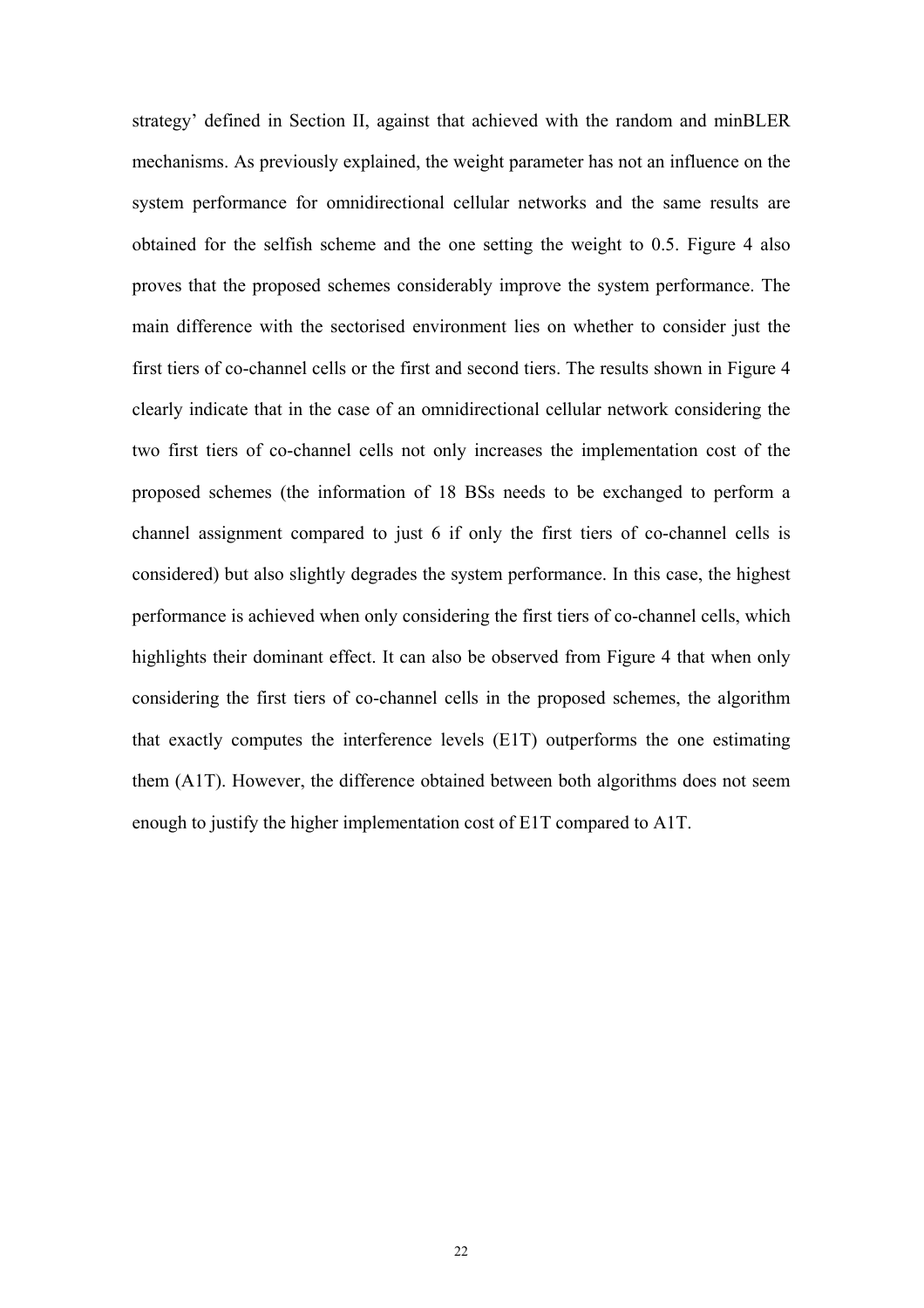

Figure 4. System throughput cdf for an omnidirectional cellular network

Table 5 compares the system performance of the evaluated channel assignment schemes. Apart from the observations extracted from Figure 4, very similar conclusions to those reported from Table 2 can be reached in omnidirectional cellular deployments.

| <b>Parameter</b>                                                    | <b>Random</b> | minBLER | A1T    | E <sub>1</sub> T | A2T |
|---------------------------------------------------------------------|---------------|---------|--------|------------------|-----|
| Mean throughput (kbps)                                              | 15,94         | 16,64   | 17,11  | 17,27            |     |
| Minimum throughput guaranteed for<br>95% of the samples (kbps)      | 8,63          | 9,66    | 10,82  | 11,26            |     |
| Mean normalized delay (ms/kbit)                                     | 70,75         | 68,05   | 66,04  | 65,26            |     |
| Max normalized delay guaranteed for<br>95% of the samples (ms/kbit) | 119,79        | 114,55  | 105,93 | 100,85           |     |
| Mean BLER $(\% )$                                                   | 11,65         | 9,86    | 8,71   | 8,28             |     |
| Maximum BLER guaranteed for 95%<br>of the samples $(\%$             | 31,71         | 26,74   | 22,26  | 20,71            |     |
| Mean number of CS changes per sec                                   | 2,75          | 2,61    | 2,54   | 2,51             |     |
| Proportion of RLC blocks<br>transmitted with the optimal CS $(\%)$  | 61,89         | 64,70   | 66,26  | 66,69            |     |
| Usage percentage of CS1 $(%)$                                       | 9,55          | 6,69    | 4,89   | 4,25             |     |
| Usage percentage of CS2 $(\%)$                                      | 8,77          | 7,20    | 6,16   | 5,85             |     |
| Usage percentage of CS3 $(\%)$                                      | 31,37         | 30,20   | 29,47  | 29,45            |     |
| Usage percentage of CS4 $(\%$ )                                     | 50,32         | 55,91   | 59,48  | 60,45            |     |
| Mode error of CS1 $(%$                                              | 37,86         | 40,00   | 42,87  | 44,21            |     |
| Mode error of CS2 $(\%$                                             | 82,00         | 82,19   | 82,58  | 82,67            |     |
| Mode error of CS3 $(\%$ )                                           | 72,84         | 73,79   | 74,68  | 74,82            |     |
| Mode error of CS4 $(\%$ )                                           | 8,86          | 7,91    | 7,64   | 7,55             |     |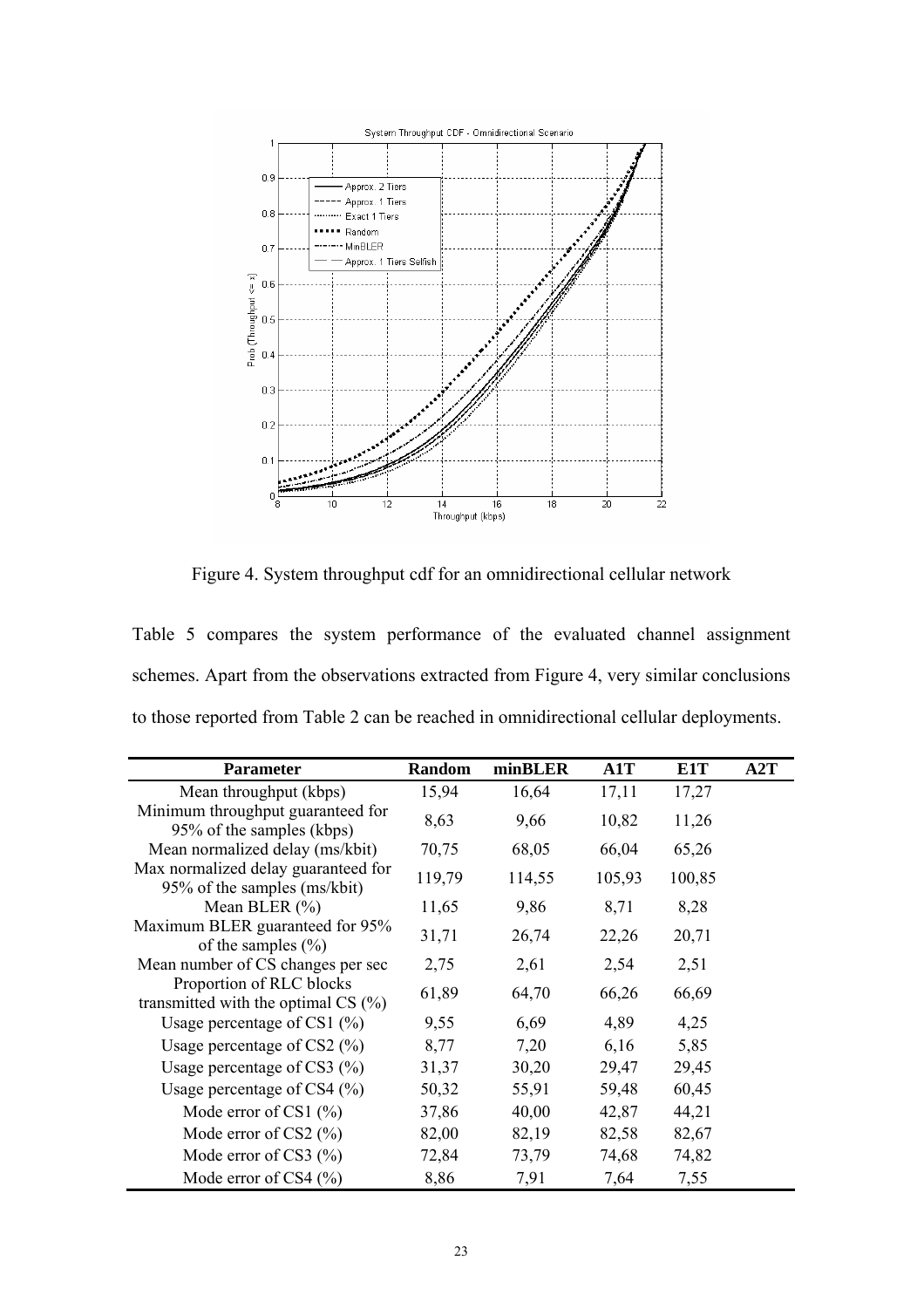Table 5. System performance comparison for sectorised networks

## *C. Channel occupancy*

Random channel assignment schemes are characterised by a long-term uniform use of all physical channels. This property avoids surcharging particular channels and radio equipments. Figure 5 plots the average channel occupancy for all channels per cell and the complete simulation time, considering the random and the proposed channel assignment scheme that achieved the highest performance in the case of omnidirectional and sectorized cellular networks. The obtained results show that the proposed mechanisms exhibit the same long-term uniform use of all channels, and therefore RF equipment, as the random allocation scheme. Their improved performance is then not due to the long-term channel use pattern but to the short-term one.

The first plot of Figure 6 shows, for a 300 seconds observation period, the channel occupancy in a given cell (central) and its first tiers co-channel interfering and interfered cells for the A2T scheme and in just the central cell for the random assignment mechanism. This sub-plot clearly shows that, while the random mechanism maintains its uniform use of all channels, the A2T scheme promotes the fact that the central cell and its interfering or interfered cells avoid using the same channels simultaneously. As a result, the proposed scheme guarantees lower instantaneous interference levels, compared to the random allocation mechanism, that result in higher system performance. The second sub-plot of Figure 6 shows that as we increase the observation time, the proposed scheme tends to exhibit a uniform use of all channels (Figure 5 corresponds to the long-term limit of the second sub-plot in Figure 6).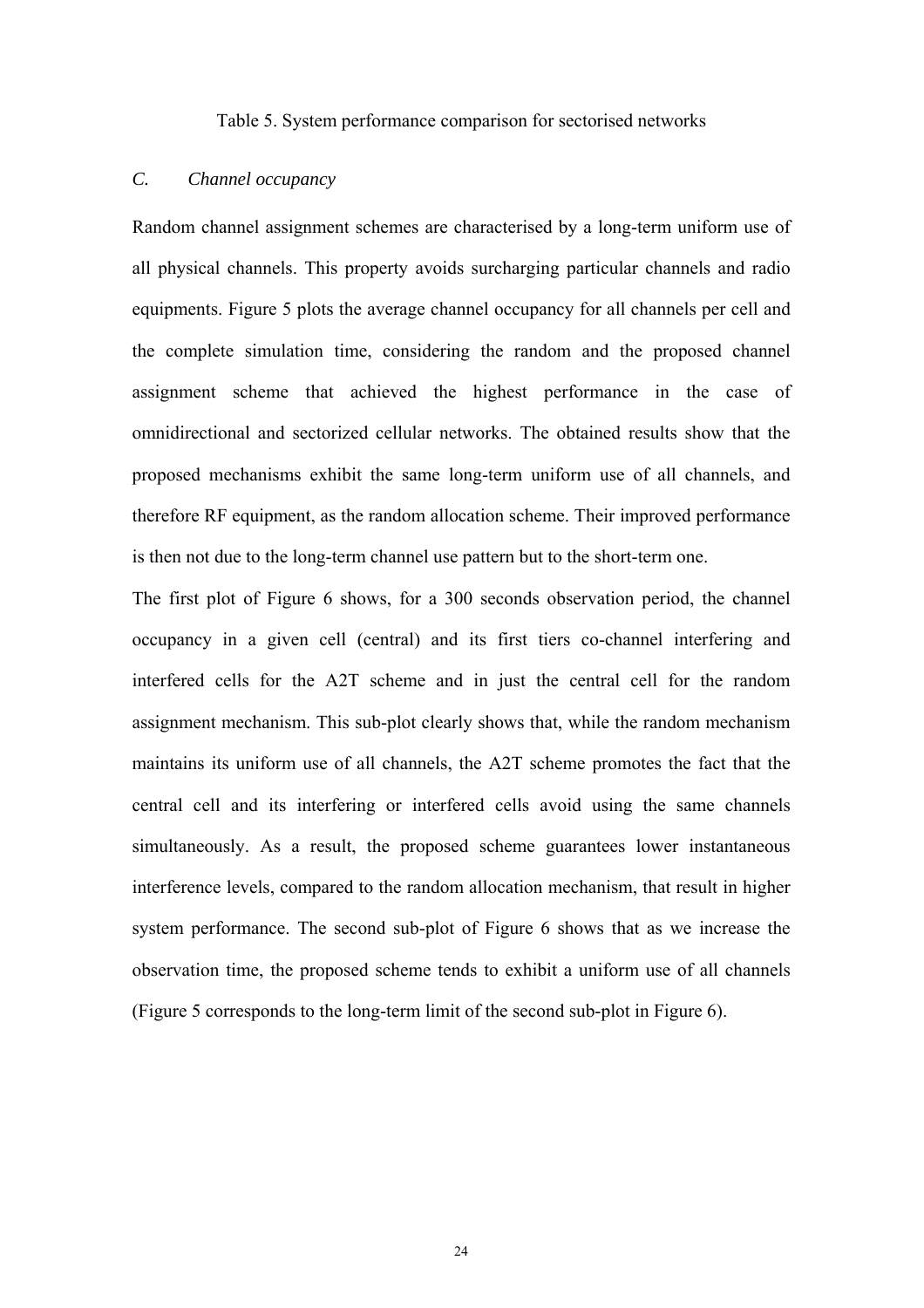

Figure 5. Average channel occupancy over the whole simulation time



Figure 6. Instantaneous and mid-term channel occupancy for the A2T and random schemes (sectorised environment)

## V- CONCLUSIONS

This paper has proposed and evaluated a game-theoretic channel assignment scheme for FCA networks that bases its allocation decision on the instantaneous received and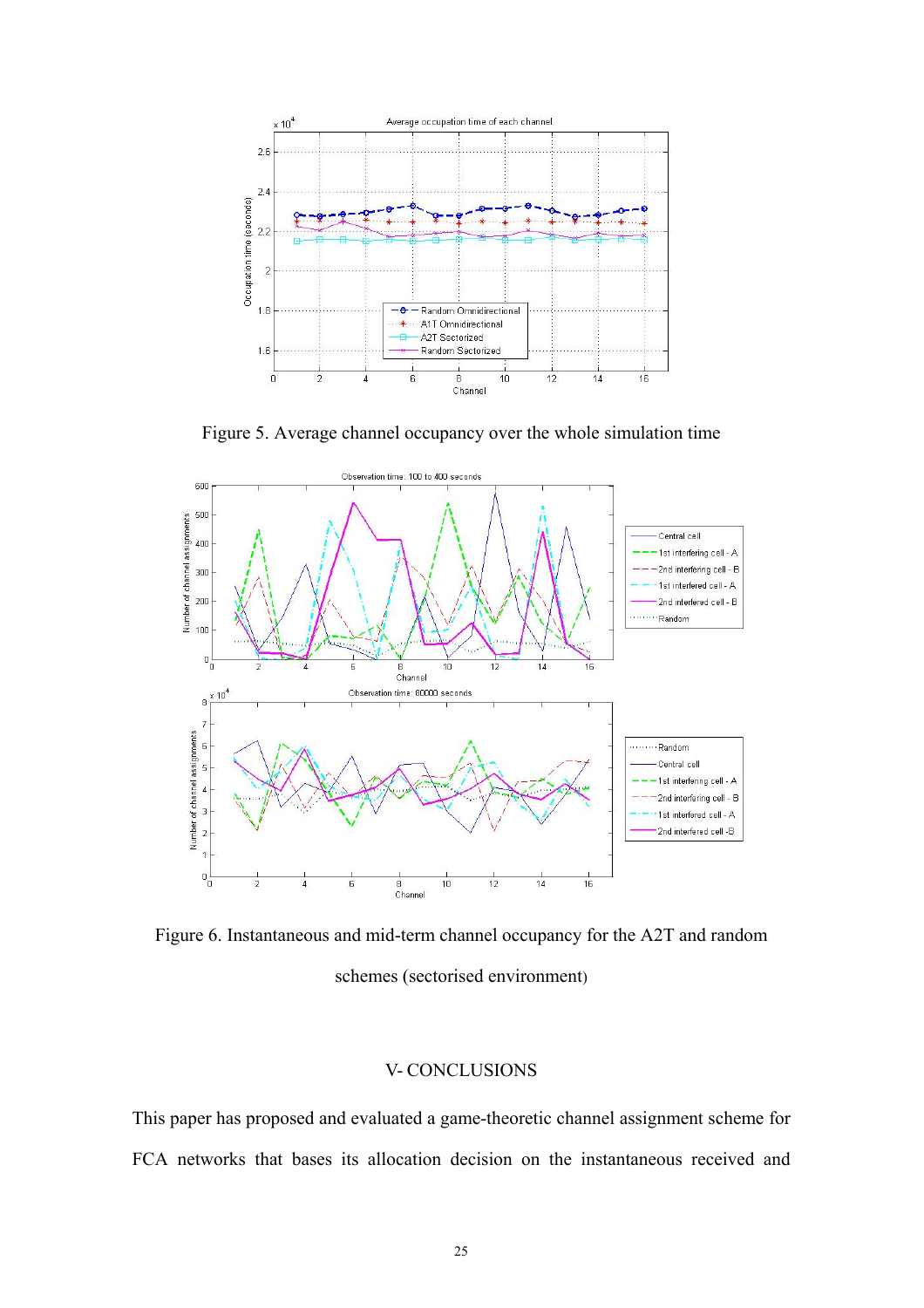produced interference levels. The obtained results demonstrate that the proposed scheme improves the system performance compared to the commonly used random allocation mechanism while also exhibiting a long-term uniform use of all RF channels. The results have shown that computing the interference rather than just estimating does not produce significant improvements whereas it significantly increases the implementation cost. The conducted study has also highlighted the need to modify the algorithm's configuration based on the cellular deployment scenario and the type of service that has requested the channel allocation.

The proposed channel assignment scheme requires neighbouring BSs to exchange channel occupancy information. The research conducted has shown that only a reduced set of BSs need to exchange this information, significantly reducing the implementation cost. The implementation of the proposed scheme is also highly realistic since the BSC is the network entity in charge of making the channel allocation decisions and that a single BSC controls various neighbouring BSs.

## ACKNOWLEDGEMENTS

This work has been supported by the Ministry of Education and Science (Spain) and FEDER funds under the project TEC2005-08211-C02-02, the Generalitat Valenciana under the project GV05/189 and by the University Miguel Hernández.

#### **REFERENCES**

- [1] I. Katzela and M. Naghshineh, "Channel Assignment Schemes for Cellular Mobile Telecommunication Systems: A Comprehensive Survey", IEEE Personal Communications Magazine, pp. 10-31, June 1996.
- [2] F. Borgonovo, A. Capone, A. Molinaro, "The impact of signal strength measures on the efficiency of dynamic channel allocation techniques", Proc. of the IEEE ICC, pp. 1400-1404, Jun. 1998.

26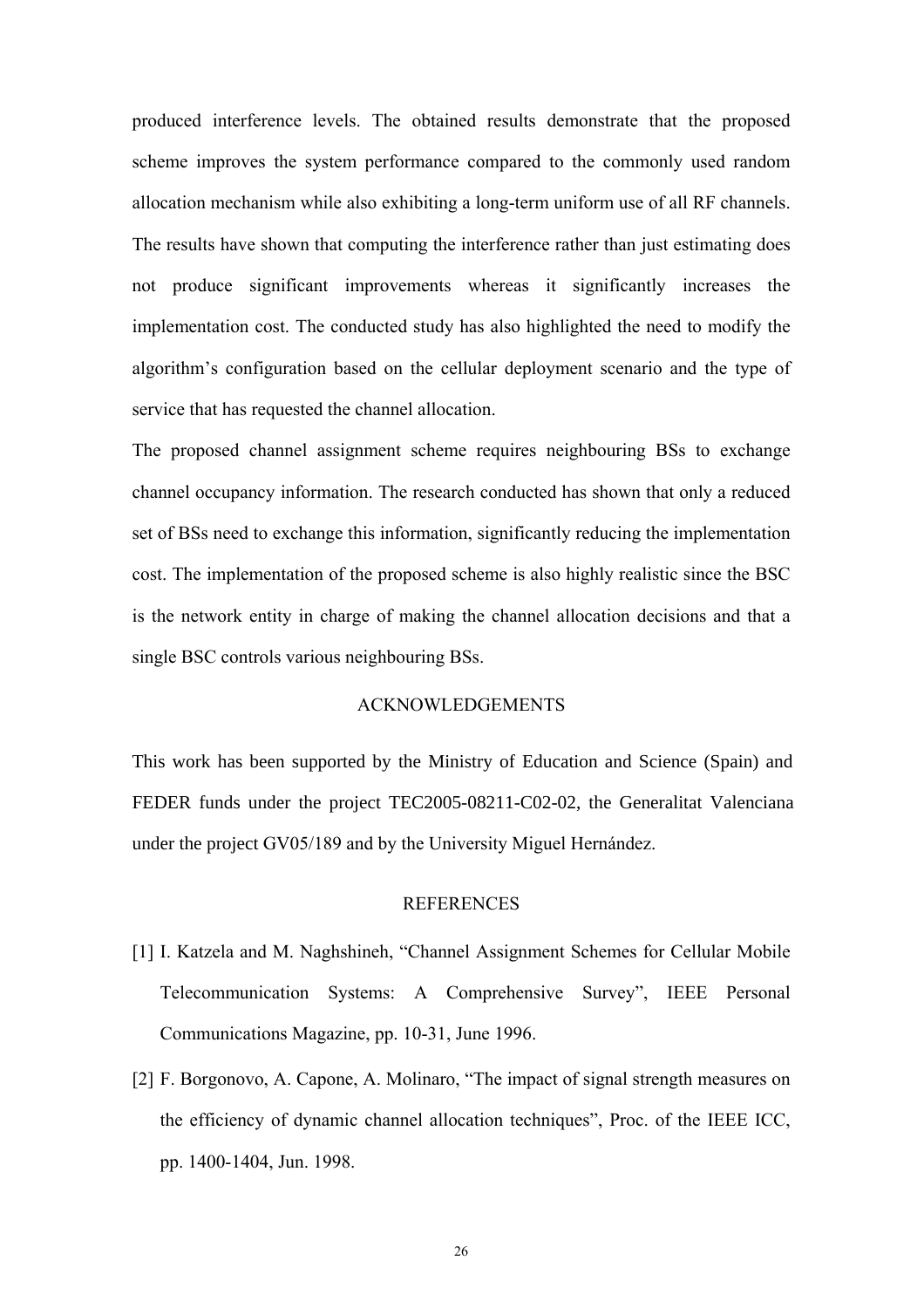- [3] R. Verdone, A. Zanella, L. Zuliani, "Dynamic channel allocation schemes in mobile radio systems with frequency hopping", Proc. of the IEEE PIMRC, pp. 157-162, Oct. 2001.
- [4] D. Krishnaswamy, "Game theoretic formulations for network-assisted resource management in wireless networks, Proc. of the IEEE VTC-Fall, pp 1312-1316, Sept. 2002.
- [5] D. Goodman and N. Mandayam, "Power control for wireless data", IEEE Personal Communications magazine, pp 48-54, April 2000.
- [6] Shin Horng Wong, I.J. Wassell, "Application of game theory for distributed dynamic channel allocation", Proc. of the IEEE VTC-Spring, pp 404-408, May 2002.
- [7] Y.F. Leung, "Adaptive channel allocation methods for distributed MPEG player system over a cellular radio network", 6th International Conference on RTCSA, pp 220-223, December 1999.
- [8] J. Gozalvez and J.J González-Delicado, "Channel allocation mechanisms for improving QoS in packet mobile radio network", Electronics Letters, Vol. 41, pp 21-22, Jan. 2005.
- [9] M. Cheng and J. Chuang, "Performance Evaluation of Distributed Measurement-Based Dynamic Channel Assignment in Local Wireless Communications", IEEE Journal on Selected Areas in Communications, Vol. 14, pp 698-710, May 1996.
- [10] M. Salmenkaita, J. Gimenez, P. Tapia, M. Fernandez-Navarro, "Optimizing the GSM/EDGE Air Interface for Multiple Services with Dynamic Frequency and Channel Assignment", Proc. of the IEEE VTC 2002-Fall, pp 2215-2219, Sept. 2002.
- [11] R.B. Myerson, "Game Theory. Analysis of Conflict", Harvard University Press, 1991.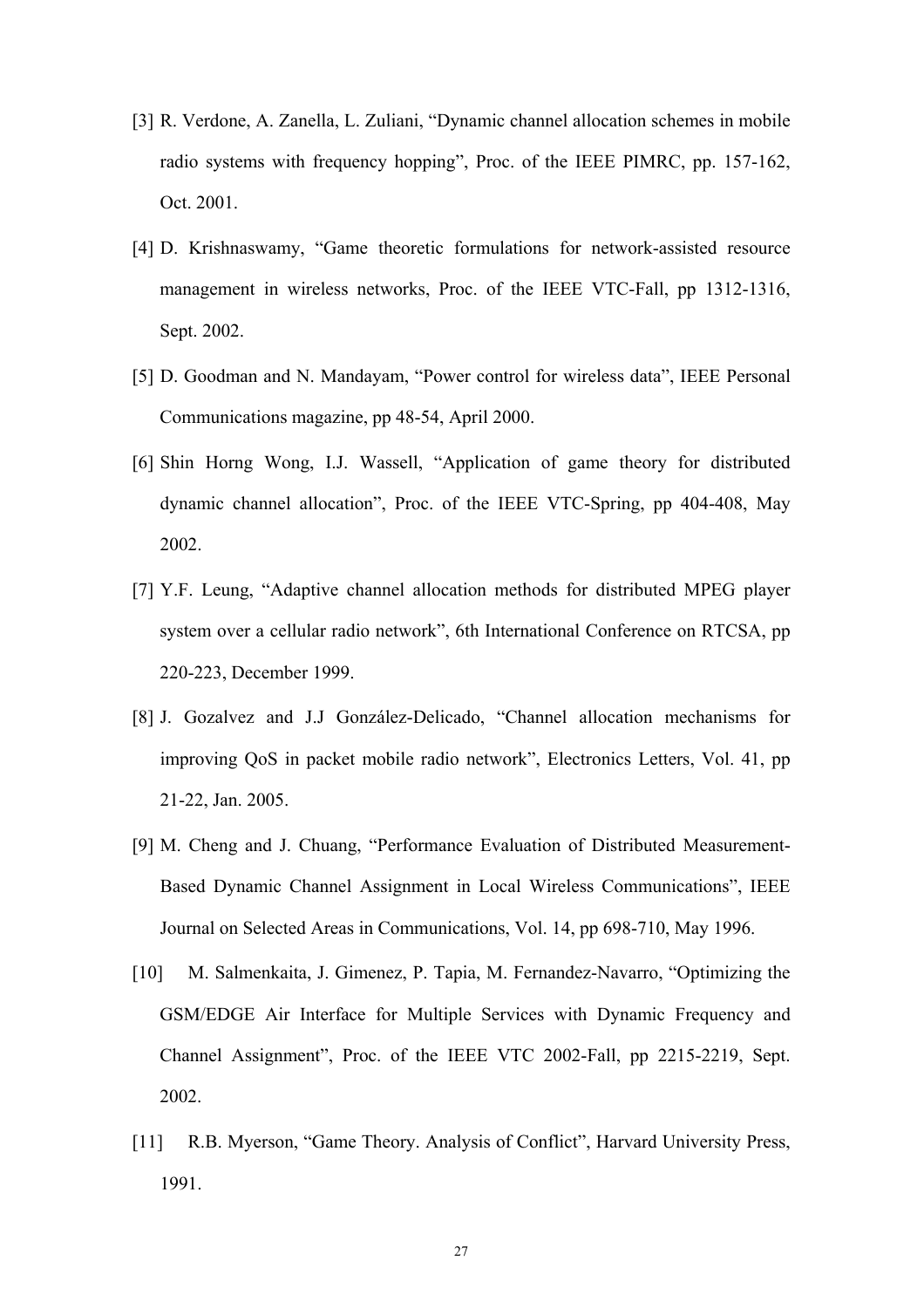- [12] J. Gozalvez and J. Dunlop, "System Performance and Adaptive Configuration of Link Adaptation Techniques in Packet-Switched Cellular Radio Networks", Computer Networks Journal, Vol. 49, pp 404-426, Oct. 2005.
- [13] L. Hanzo et al., "Wireless Video Communications: Second to Third Generation Systems and Beyond", IEEE Press, 2001.



**Javier Gozalvez** received an electronics engineering degree from ENSEIRB (Bordeaux, France), a DEA in Electronics from Université de Bordeaux I and a PhD in Mobile Communications from the University of Strathclyde (Glasgow, UK). During his PhD, he received a Best Student Paper Award at the Fourth International Symposium on Wireless Personal Multimedia Communications (WPMC) in 2001. Since October 2002, he is

a lecturer at the Signal Theory and Communications Division of the University Miguel Hernández (Elche, Spain), where he received the 2005 Young Researcher award. Dr. Javier Gozalvez currently serves as Mobile Radio Senior Editor of the IEEE Vehicular Technology Society Magazine and as Associate Editor of the IEEE Communication Letters journal. He has served as Speakers Chair for the IEEE Semiannual Vehicular Technology Conferences held in Milan (May 2004) and Stockholm (May 2005) and is currently acting as General Co-Chair for the Third International Symposium on Wireless Communication Systems (ISWCS'2006). Dr. Gozálvez has been a member of various Technical Program Committee (TPC) for international conferences on mobile and wireless communication systems. Over the last years, he has researched on various aspects of adaptive radio resource management techniques. His current research interests include: radio resource management, heterogeneous systems, wireless sensor networking and application of wireless communications to the vehicular environment.



**Alberto Rodriguez-Mayol** received an MEng in Telecommunications Engineering from the University Miguel Hernández (Elche, Spain), obtaining an award from the 'Instituto Juan-Gil Albert' of Alicante to conduct his final MEng research project. His research interests include: radio resource management, cellular network deployments and the provision of multimedia services in wireless communication systems.



**Joaquín Sánchez-Soriano** received a Mathematics Sciences Degree from Murcia University (Murcia, Spain), obtaining an award for the best academic records, a DEA in Quantitative Economics from Alicante University (Alicante, Spain), a DEA in Operations Research, Statistics and Applied Mathematics from Murcia University and a PhD in Mathematics

Sciences from Murcia University. In 1998 he received the "Ramiro Melendreras" Award for young researchers in Statistics and Operations Research. Since 1991 he has occupied different teaching positions in the Alicante University and University Miguel Hernández (Elche, Spain). At present he is a lecturer at the Department of Statistics, Mathematics and Computer Science of the University Miguel Hernández. He is member of the Game Theory Society and the Statistics and Operations Research Spanish Society. He has been member of the organizing and/or scientific committees of various